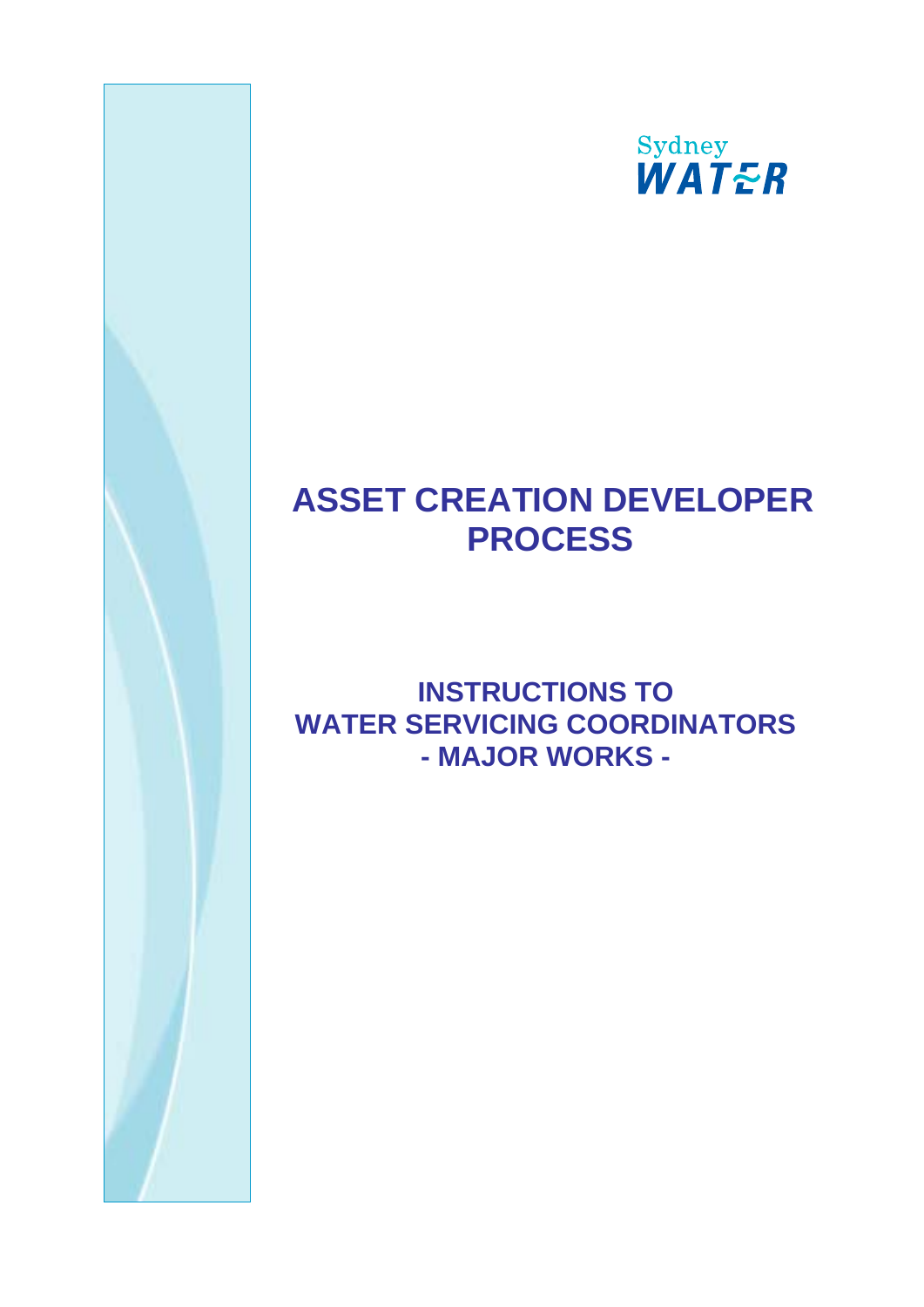## **INSTRUCTIONS TO WATER SERVICING COORDINATORS (MAJOR WORKS)**

## **CONTENTS**

| 1 <sub>1</sub> | <b>INTRODUCTION</b>                     | 3               |
|----------------|-----------------------------------------|-----------------|
| 2.             | ROLE OF THE WATER SERVICING COORDINATOR | 3               |
| 3.             | PROJECT FEASIBILITY                     | 5               |
| 4.             | PROJECT DEFINITION                      | $6\phantom{1}6$ |
| 5.             | PROJECT SPECIFIC QUALITY PLAN           | $6\phantom{1}6$ |
| 6.             | <b>DESIGN OF WORKS</b>                  | $\overline{7}$  |
| 7.             | <b>COMMENCEMENT OF WORK</b>             | 14              |
| 8.             | <b>WORKS IN PROGRESS</b>                | 15              |
| 9.             | <b>COMPLETION OF WORK (SEWER)</b>       | 17              |
| 10.            | <b>COMPLETION OF WORK (WATER)</b>       | 20              |
| 11.            | <b>CONNECTION TO EXISTING SYSTEM</b>    | 22              |
| 12.            | <b>FINALISATION</b>                     | 24              |
| 13.            | <b>RECORD KEEPING</b>                   | 24              |
| 14.            | SUPPORTING DOCUMENTS                    | 24              |
| 15.            | <b>DEFINITIONS</b>                      | 26              |
| 16.            | <b>CHANGE HISTORY</b>                   | 27              |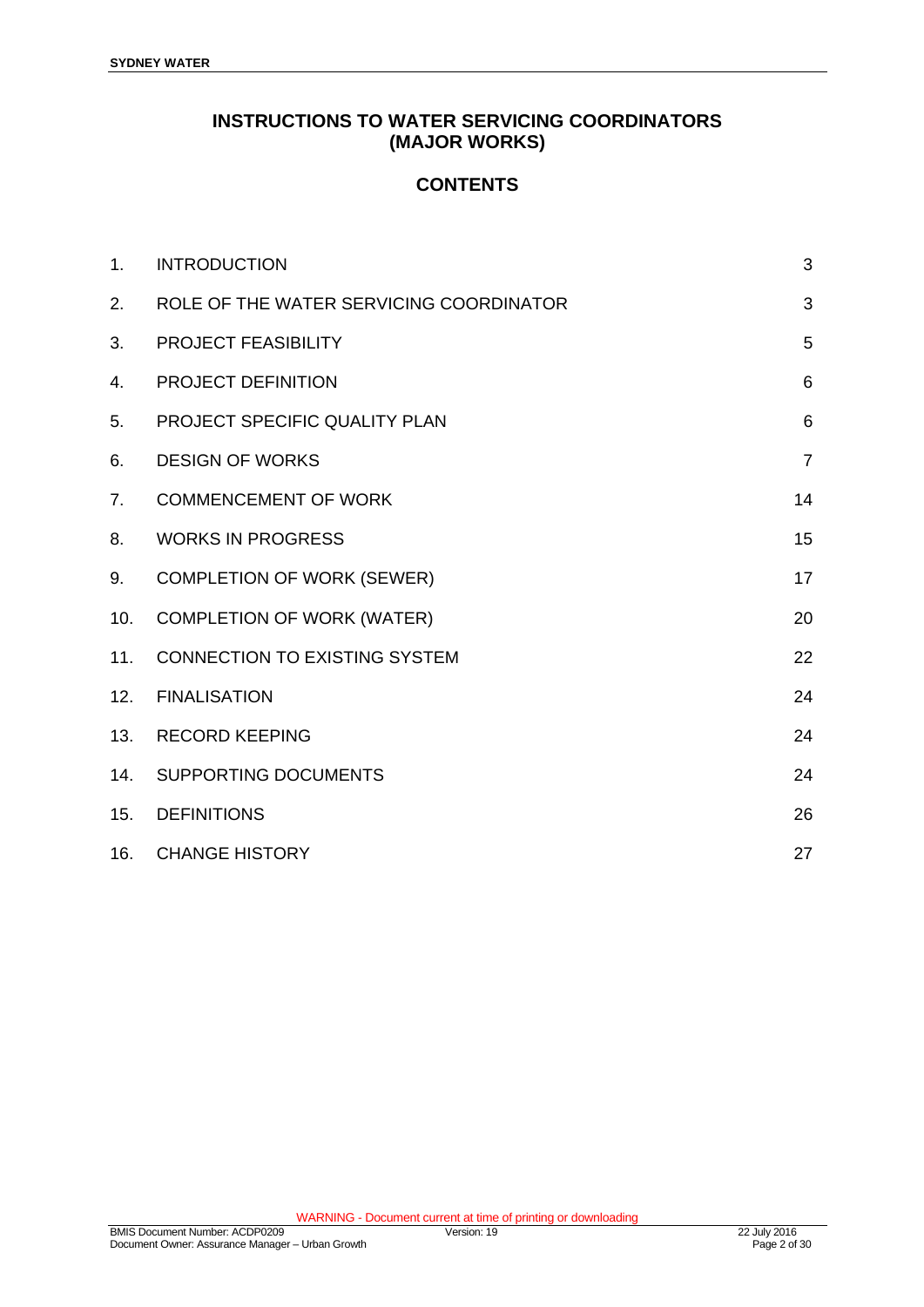#### **1. INTRODUCTION**

These Instructions are provided for Water Servicing Coordinators engaged by a Developer to manage the delivery of specified water and/or sewerage infrastructure.

The Instructions form part of Sydney Water's Asset Creation Quality Management System, and the procedures outlined herein are designed to complement internal procedures applicable to Sydney Water. An overview of the Asset Creation Developer process is contained in the Asset Creation Developer Process Overview.

#### **2. ROLE OF THE WATER SERVICING COORDINATOR**

Development activity which requires creation or protection of Sydney Water's assets, will require the Developer to engage a Water Servicing Coordinator (WSC) authorised by Sydney Water. The WSC will respond to all Developer/provider enquiries and will utilise the *e*-Developer Process for electronic exchange of information.

The WSC's role is to:

#### **Pre Define:**

- 1) Explain to the Developer servicing options for subject parcels of land.
- 2) Explain to the Developer Sydney Water's Policies and Procedures as regards the parcel of land.
- 3) Explain to the Developer Sydney Water's fees and charges.
- 4) Explain to the Developer the WSC's fees and charges.
- 5) Provide servicing and geographic information in hard copy format if requested.

#### **Define:**

- 6) Download relevant HYDRA information to enable preparation and submission of proposed subdivision into HYDRA prior to application submission.
- 7) Act as a single point of contact for all case related matters relevant to the Developer and all accredited providers.
- 8) Prepare and submit Application for 73 Certificate and provide conduit for payment by the Developer of any due monies to Sydney Water.
- 9) Provide and submit Engineering plans as required.
- 10) Provide Developer with Sydney Water's 'Notice of Requirements'.
- 11) Liaise with the Developer to have all parties sign the Developer Works Deed and ensure it has been executed by Sydney Water.
- 12) Access and utilise the information as specified in Sydney Water's 'Notice of Requirements'.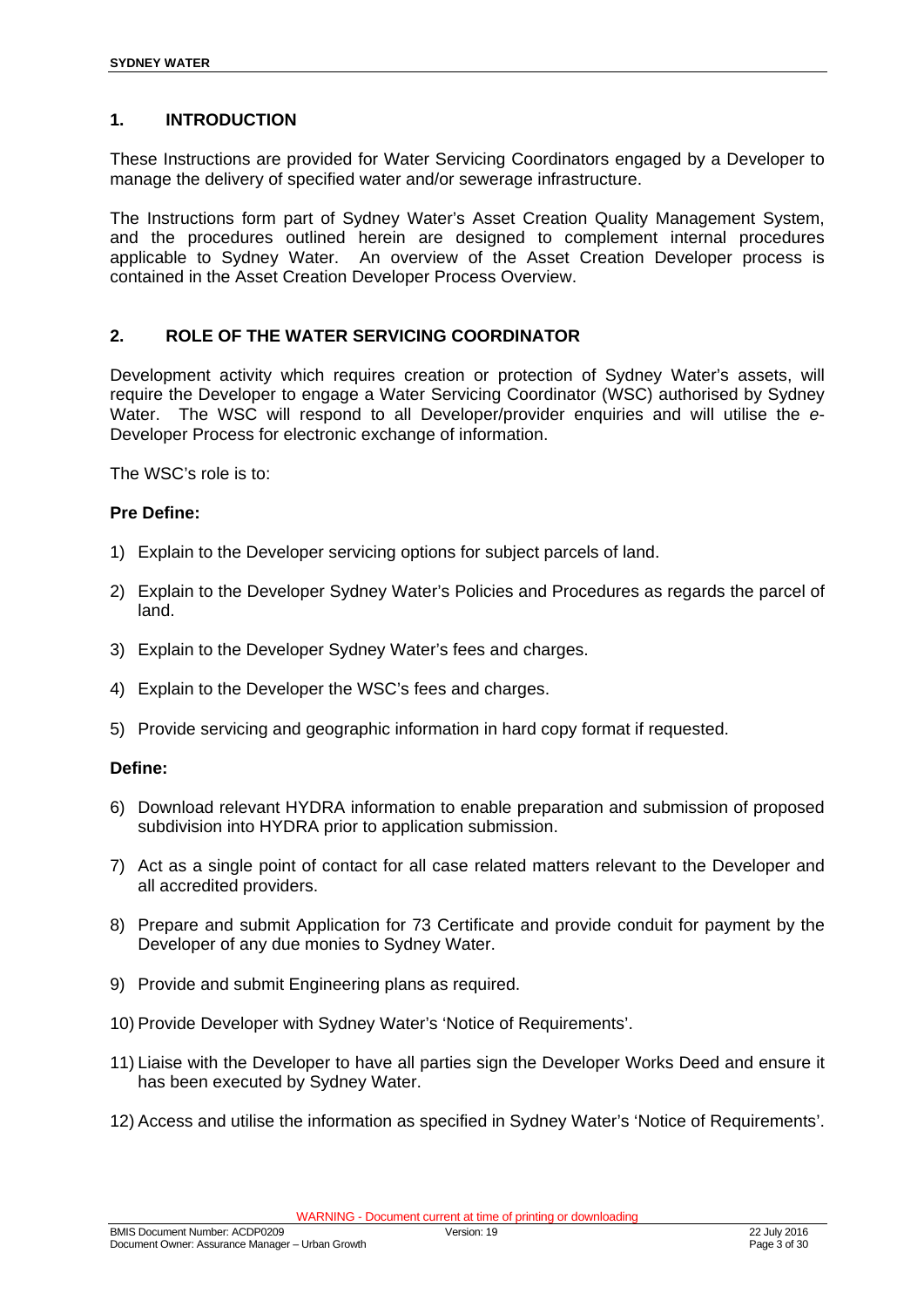#### **Design:**

- 13) Provide servicing and geographical information to the Designer.
- 14) Ensure that private property entry procedures for design and construction have been addressed as required.

**NOTE**: Where work is carried out on an existing Sydney Water asset or on land owned by Sydney Water or under Sydney Water's powers of entry the WSC must provide to Sydney Water a Project Safety Plan (PSP) which will be in operation for the duration of the works.

- 15) Prepare a Flow Management Plan (FMP) that meets compliance with Sydney Water's operational requirements, where applicable.
- 16) Develop a Project Specific Quality Plan for the design and construction of the works.
- 17) Manage and review the development of the design and the Inspection and Test Plan (ITP) for construction of the works in accordance with the Project Specific Quality Plan.
- 18) Ensure that the design has been verified by an appropriately qualified person and that the designated Designer and the person conducting the design verification is not the same person. The design Verifier can be from the same company as the Designer, but must possess the appropriate key personnel capabilities for the subject design category.
- 19) Ensure OH&S and environmental requirements of the design and Inspection and Test Plan are addressed in the Project Specific Quality Plan.
- 20) Ensure compliance with all the laws and the requirements of all authorities concerning health, safety and the environment (including Heritage) issues. The WSC must notify the relevant authority and Sydney Water of any circumstances that may pose a threat to health, safety and/or the environment.
- 21) Prepare and submit request for Bonding Arrangements.
- 22) Ensure that Standards used by the WSC, Designer and Constructor are current.

#### **Construct and Acquire:**

- 23) Certify on the Construction Commencement Notice that a Project Safety Plan (PSP) and an Environmental Management Plan (EMP) have been prepared in accordance with Sydney Water's requirements and will be implemented and available on site at all times.
- 24) Ensure that the WSC's Key Personnel/Site Representative is present on site when flow management procedures are being implemented as per the approved Flow Management Plan.
- 25) Ensure that the WSC's Key Personnel/Site Representative and the Constructor's Site Representative as identified on the Inspection and Test Plan are not the same person. Such representatives can be from the same company but must each possess the appropriate key personnel capabilities for the subject construction category.
- 26) Ensure and certify that the Listed Provider's Key Personnel on site meet the relevant Mandatory Criteria for Providers and have submitted the relevant Provider Capability Checklist/s for the specified works.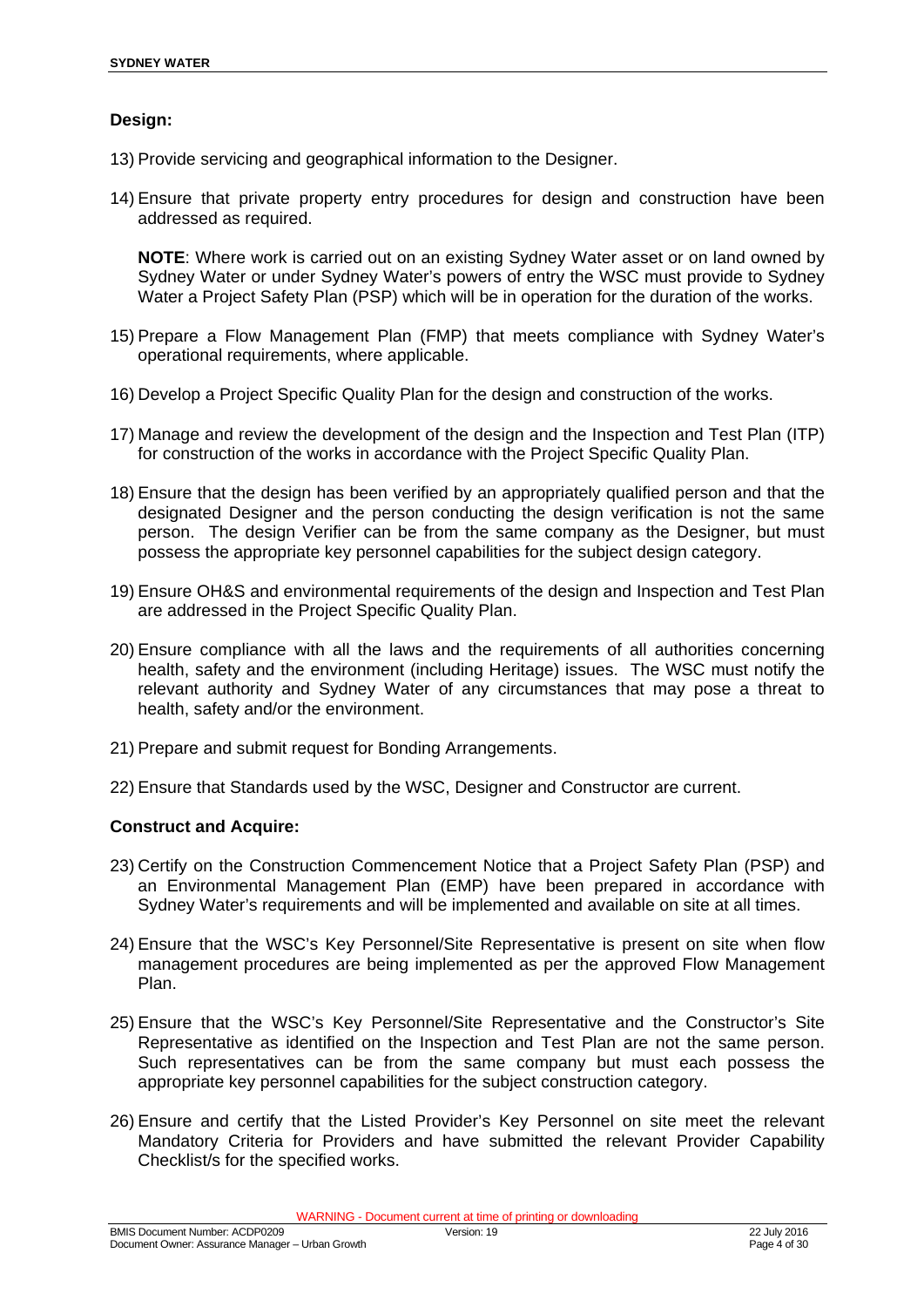- 27) Liaise with Sydney Water's Asset Inspection Services (AIS) team regarding start, disinfection, pre-connection inspection, shutdowns and connection activities.
- 28) Monitor construction of the works to ensure compliance with the Project Specific Quality Plan.
- 29) Provide certification, validation and Work As Constructed documentation and Entry Restoration Clearance at appropriate stages during the project including certification of field test results.
- 30) Liaise with Sydney Water's Group Property to satisfy any easements/land requirements associated with Sydney Water's assets.
- 31) Ensure that the designated Field Tester and the person(s) providing the WSC services and construction services are not the same person. The Field Tester must be independent of the WSC's and the Constructor's companies.
- 32) Ensure that appropriate actions are taken to address all issues identified in any Corrective Action Request (CAR) raised on any work/provider associated with the project.
- 33) Liaise with the Developer upon receipt of Sydney Water's Transfer of Ownership Advice.

#### **Notes:**

- 1. The WSC shall submit all required variation documentation at the appropriate stages of the Project.
- 2. All key personnel of the WSC, Designers, Constructors and Field Testers must have Confined Space Certification in accordance with Sydney Water requirements and to WorkCover standard.
- 3. The WSC's Site Representative acts on behalf of the authorised WSC to carry out construction site duties only to ensure that the process meets the Inspection and Test Plan requirements. The Site Representative does not have to be an employee of the company but shall have the same capabilities as the authorised WSC that he represents. The Site Representative shall not be a Field Tester for the construction site.
- 4. When required, the WSC shall liaise with the Developer to have either the Constructor (or replacement Listed Provider) execute the Deed Poll or all parties sign the Novation Deed and ensure it has been executed by Sydney Water.
- 5. Where a Novation Deed or Deed Poll is signed, the WSC must ensure that the Project Specific Quality Plan documents are adjusted to reflect the new parties or party.
- **6. The WSC must advise Sydney Water immediately if they become aware of any connection or interference to Sydney Water's assets without prior Sydney Water approval.**

## **3. PROJECT FEASIBILITY**

Upon the approach of a Developer the WSC shall review the development proposal and provide sufficient explanation of:

servicing options (hard copy if requested)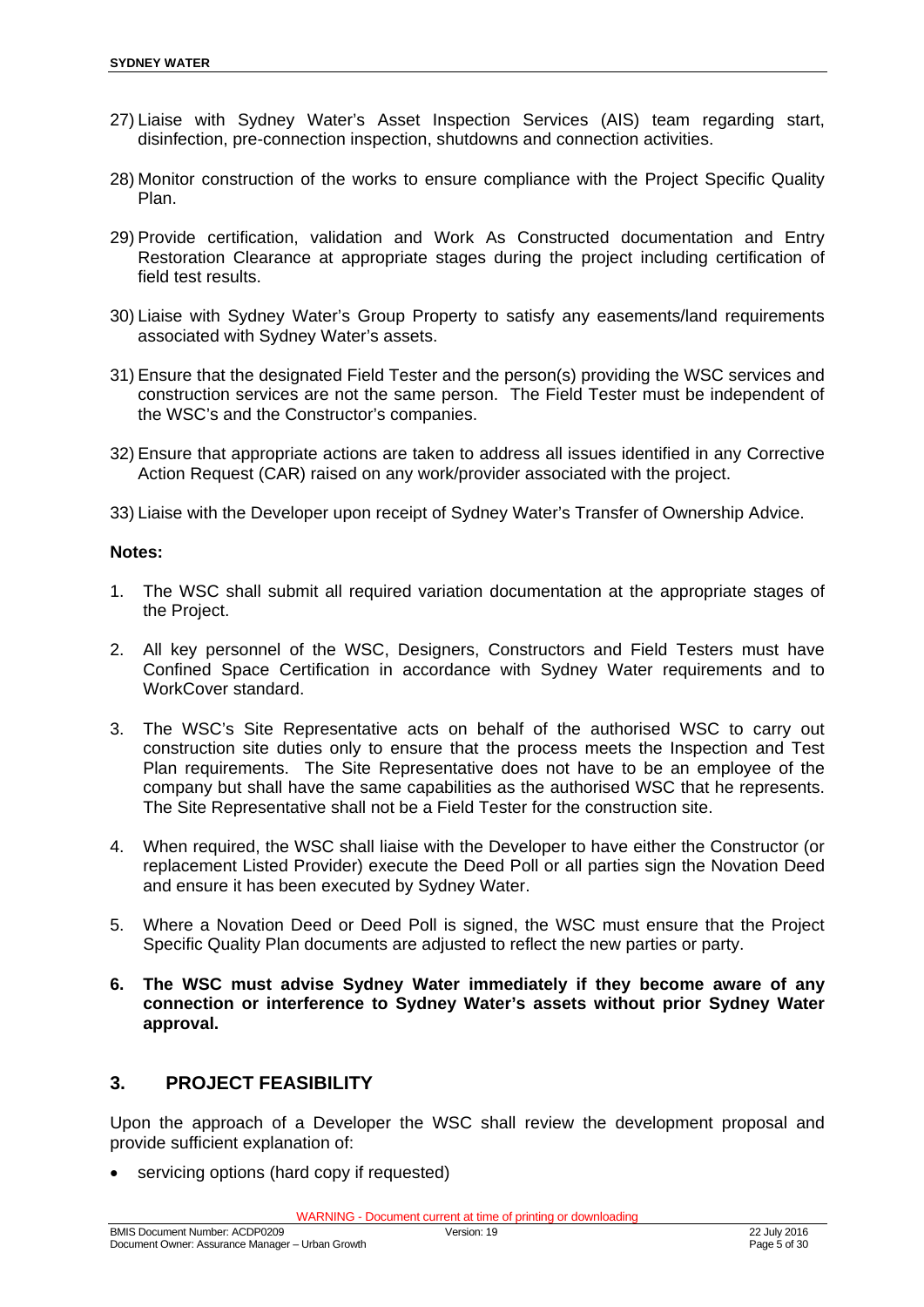- Sydney Water Policy and procedures
- Sydney Water's fees and charges
- WSC's fees and charges

to enable the Developer to make an informed decision regarding the viability of the development proposal.

#### **4. PROJECT DEFINITION**

To facilitate the process and associated works required to satisfy the development proposal, the WSC shall lodge the applicable application to Sydney Water via the *e*-Developer Process.

To prepare this application, the WSC shall:

- download relevant Sydney Water geographical information to enable preparation of development proposal in digital format (.dwg)
- submit the application with development proposal attached (.dwg).

Sydney Water will review the application and issue a 'Notice of Requirements' to the WSC. Upon receipt of this 'Notice of Requirements', the WSC shall ensure the Developer is aware of the requirements of the notice, i.e. any Sydney Water charges applicable, extent of works required etc.

**Note:** When only a property connection (drilling) and property service (main to meter) is required to service the development the WSC shall project manage the work. When works have been completed the WSC shall lock and tag the risers and submit a Project Completion Package in e-Developer.

If the Developer chooses to proceed, the WSC shall ensure that the Developer Works Deed is appropriately signed by the Developer, WSC, Designer and Constructor and then submitted to Sydney Water for execution.

If the Constructor is not engaged at this point, the Deed can still be submitted to Sydney Water without the Constructor's signature. If the Constructor is not known when the Design Package is ready to be submitted, the package must be submitted as a Partial Package. The nominated Constructor will then sign the Deed Poll that will be sent by Sydney Water with the Job Specific Schedule Letter.

#### **5. PROJECT SPECIFIC QUALITY PLAN**

The WSC's Project Specific Quality Plan should include but not be restricted to:

- Provider Capability Checklists from all listed Providers
- Design Development Checklist
- Design Plan
- appropriate Environmental Approvals and environmental management documentation that is prepared in accordance with the requirements of Sydney Water and all other authorities
- an environmental Management Plan (EMP) which addresses the identified environmental impacts associated with the works, including the requirements of all relevant authorities
- Project Safety Plan (PSP) for construction of works which covers: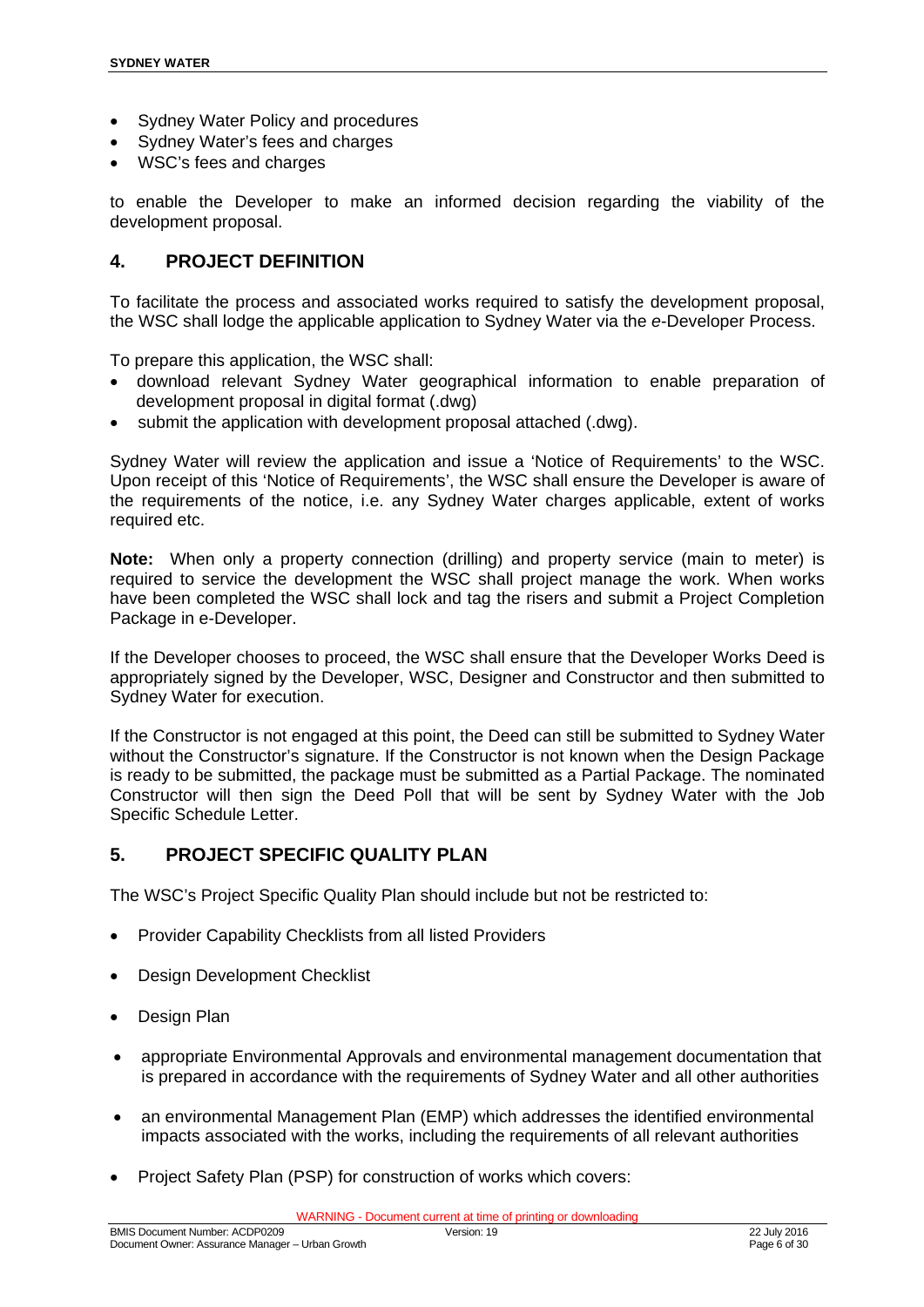- WorkCover requirements.
- Site-specific hazards identified by Sydney Water for connection of the new works to the existing system.
- Flow Management and/or isolation procedures, where applicable.
- Risks associated with access to water (for building purposes) prior to and during disinfection.
- Inspection and Test Plan and associated checklists for construction of the works.

Sydney Water may not require all elements of the Project Specific Quality Plan to be submitted, however, they should be available for audit purposes during and following completion of the Project.

#### **6. DESIGN OF WORKS**

The WSC shall ensure that the nominated Designer is a Sydney Water Provider for design work in the relevant category and has effected, and maintains, the required insurances. The WSC shall ensure that a Project Safety Plan incorporating the on-site activities of the Designer has been prepared and implemented.

Sydney Water's Notice of Requirements will specify the works required and the WSC shall provide all servicing and Sydney Water's geographical information to the Designer. Appropriate Case Number(s) must be clearly shown on all design documentation.

A project specific Design Development Checklist must be prepared by the Designer to ensure the integrity of the Design (refer to PI\_Template 01).

The WSC shall ensure that the Designer develops the design, ensures that appropriate Environmental Approvals have been obtained and prepares appropriate environmental management documentation. These will be in accordance with the requirements of Sydney Water's Standards, Instructions to Designers and any other requirements of Sydney Water and all other authorities. \*\*\*\*\*

#### **Entry onto third party property:**

Sydney Water's *Entry onto third party property policy* and the procedures that follow must be used whenever property that is not part of a development needs to be entered during design or construction.

That property is not to be encumbered by the new sewer construction or other works without written permission being negotiated with the affected owner/tenant. The Developer or Agent will need to negotiate with the affected owner/tenant to obtain that permission.

For design entry, the Advice of Design Entry letter (Provider form 03) must be signed by the property owner/ tenant. For construction, the completed and signed Permission to Enter form(s) (Provider forms 04A and 04B) must be submitted to Sydney Water. If easements are required over these works, agreement in principle to grant that easement to Sydney Water is required from the owner.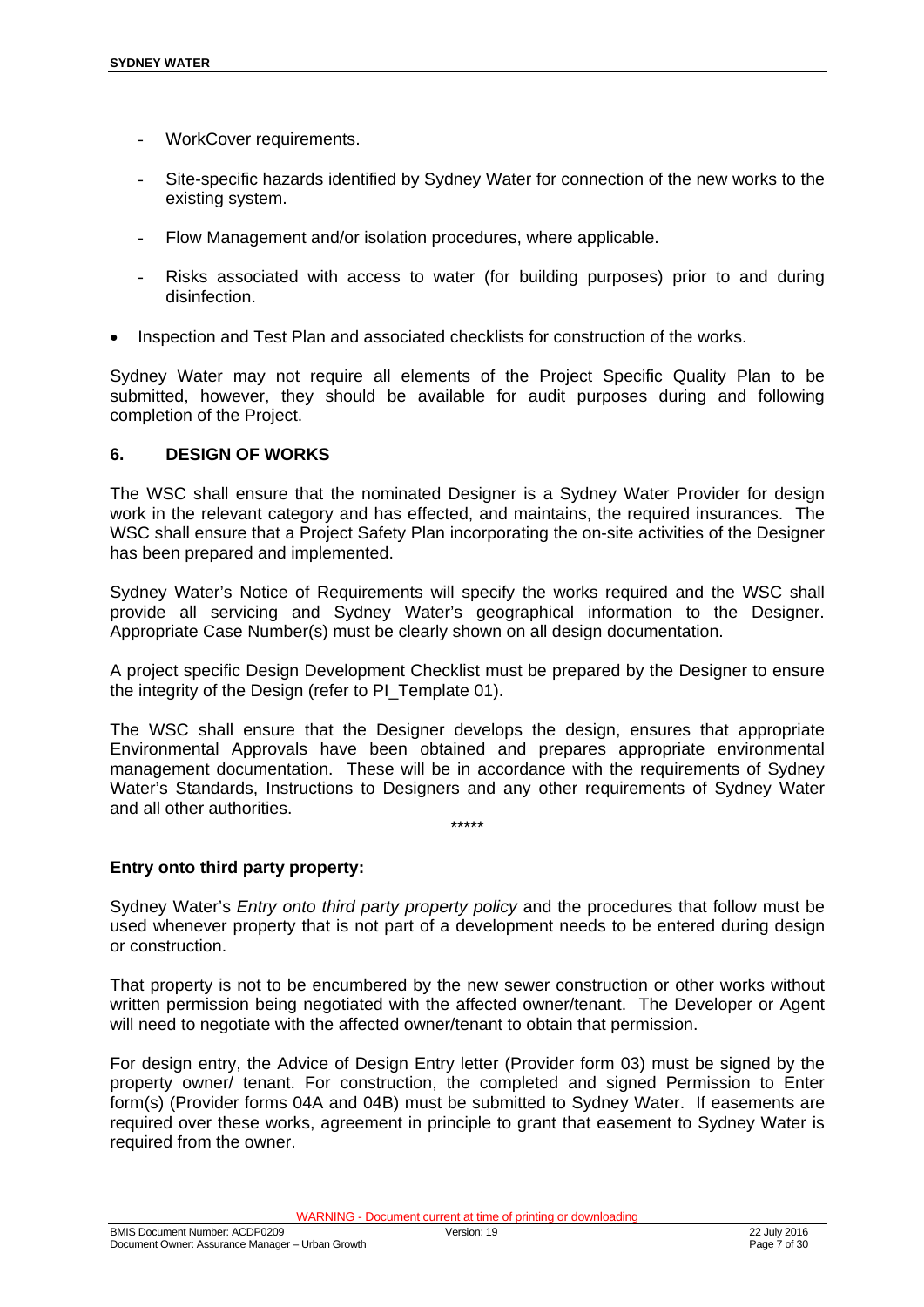The Developer or Agent may wish to use the Letter from Developer's Agent to Affected Property Owner Letter (Provider form 05) to arrange a meeting to commence negotiations.

Consideration must be given to reasonable design and construction alternatives to avoid or minimise impacts on affected owners/tenants, while also considering Sydney Water's operating and maintenance objectives as well as its financial objectives ie does it represent 'least life cycle cost' (ie the lowest upfront and ongoing cost over the life of the main and structures)? The timing of the negotiations can vary greatly depending on factors such as the type of works, works location, development timetable and availability of the affected property owner/ tenant.

Consequent to determination of design choice, negotiations using the mandatory form(s) must cover the following:

- adequate advance notification;
- construction precautions to minimise impact/inconvenience;
- temporary access arrangements provided;
- how effects of dust and noise will be minimised;
- safety and security provisions;
- safeguards to protect natural and man-made features;
- agreed restoration provisions; and
- payment of compensation for the presence of a **new** maintenance structure or main ventilator. The affected property owner/tenant should be made aware that:
	- $\triangleright$  Compensation for physical damage will generally be by restoration;
	- $\triangleright$  Cash compensation will be made for physical damage not rectified by restoration (negotiated before acceptance of the work) and for the presence of a **new** maintenance structure or main ventilator (generally negotiated before entry); and
	- Compensation for the presence of a **new** maintenance structure or main ventilator is not to be an arbitrary amount, is property specific and can range from an agreed nominal amount upwards. This can also vary, for example, if existing structures are being removed and being replaced by new structures. Compensation for disturbance/inconvenience and the presence of the pipe is **NOT** provided for by the Act.

#### **Notes:**

- $\triangleright$  The Developer may also decide to negotiate a commercial arrangement with the affected property owner/tenant to assist with achieving a reasonable design or construction alternative. This is **not** compensation under the Act and Sydney Water will not be involved.
- For more details refer to Sydney Water's *Entry onto third party property policy.*

If a Developer or Agent is unable to produce a result for either design or construction entry, Sydney Water will help find a solution. Before we can do this, the WSC must first submit a concept design (design entry)/ design package (construction entry) to Sydney Water that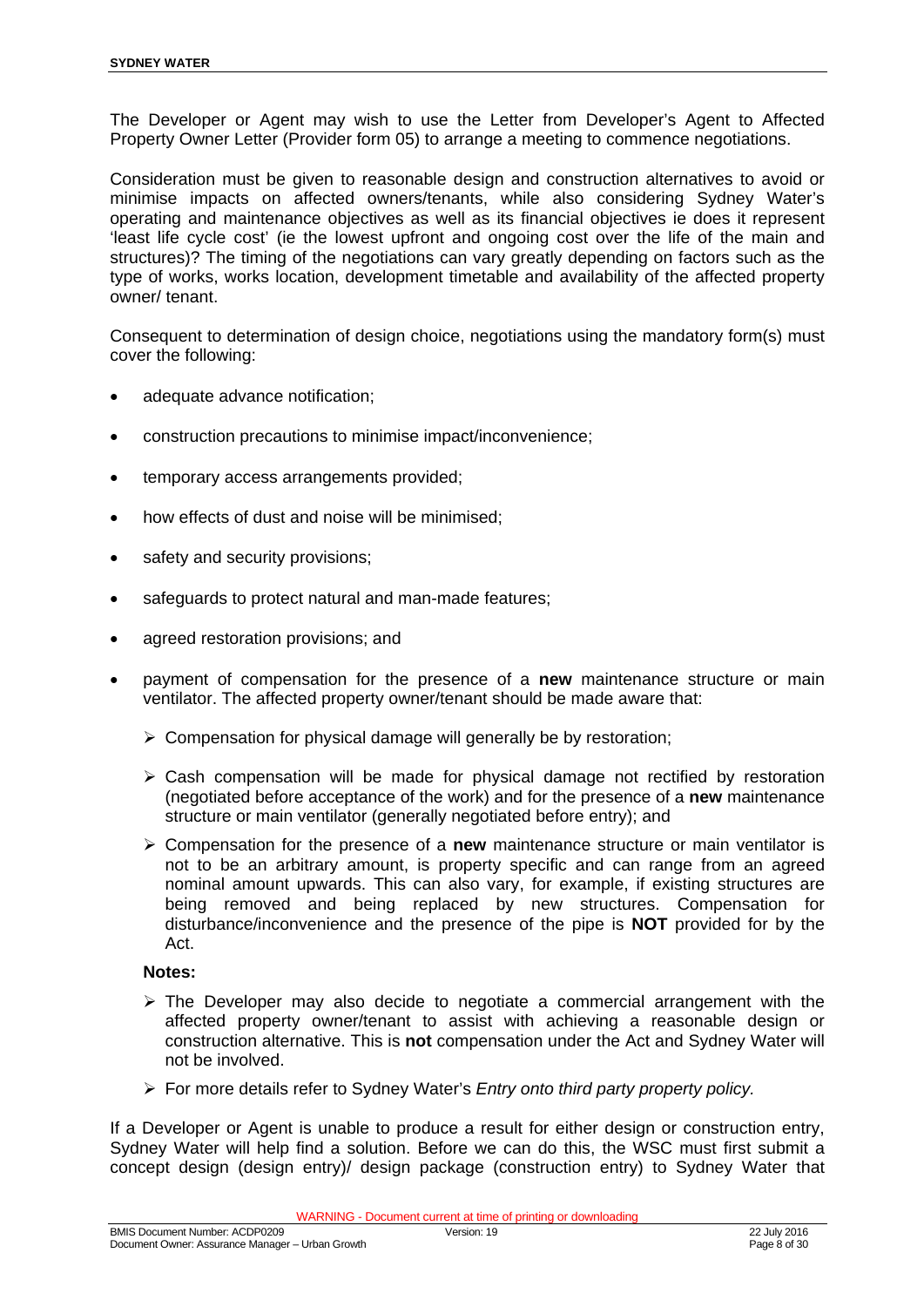complies with these procedures and includes the required evidence. For construction entry, Sydney Water will then review the details and decide if the design meets its operating and maintenance objectives as well as its financial objectives ie does it represent 'least life cycle cost'?

**The evidence must be consistent with the requirements of the policy,** that is, it must demonstrate that the Developer or Agent has made a **reasonable** attempt to:

- protect the rights of property owners and tenants
- avoid problems that can cause disputes
- make it possible for Sydney Water to manage public health and safety, environmental and financial risks
- manage the entry negotiations and
- resolve any disputes fairly and efficiently.

#### For **design entry**, the evidence **must** include:

- Advice of Design Entry letter
- Designer's comments
- Details of owner/tenant's concerns/objections
- All contacts with the property owner or tenant including correspondence, diary notes of phone and site visits.

For **construction entry**, the evidence **must** include:

- Development consent from the consent authority (usually the council)
- Permission to Enter form completed and covering all items (except for the property owner or tenant's signature, if they do not want to sign)
- The affected property owner's concerns
- Photos of servicing routes
- Offer of compensation
- Valuations relating to compensation
- Proposed property repair, restoration and reinstatement measures
- Timeline for construction of the works
- Temporary fencing and access arrangements
- How environmental factors will be addressed eg noise, dust, removal of shrubs or trees, heritage
- How existing buildings or structures near the works are protected
- All contacts with the property owner or tenant including correspondence, diary notes of phone and site visits.

After the WSC submits satisfactory evidence to Sydney Water, we will review the documentation and give the WSC a timeframe for completing the review.

If Sydney Water decides that the only way to resolve the issue is by Notice of Entry action, we will advise the WSC of Notice of Entry and Design/ Construction Entry letter issue and the need for any other actions. Sydney Water will continue to liaise with the WSC and Designer/ Constructor as needed.

\*\*\*\*\*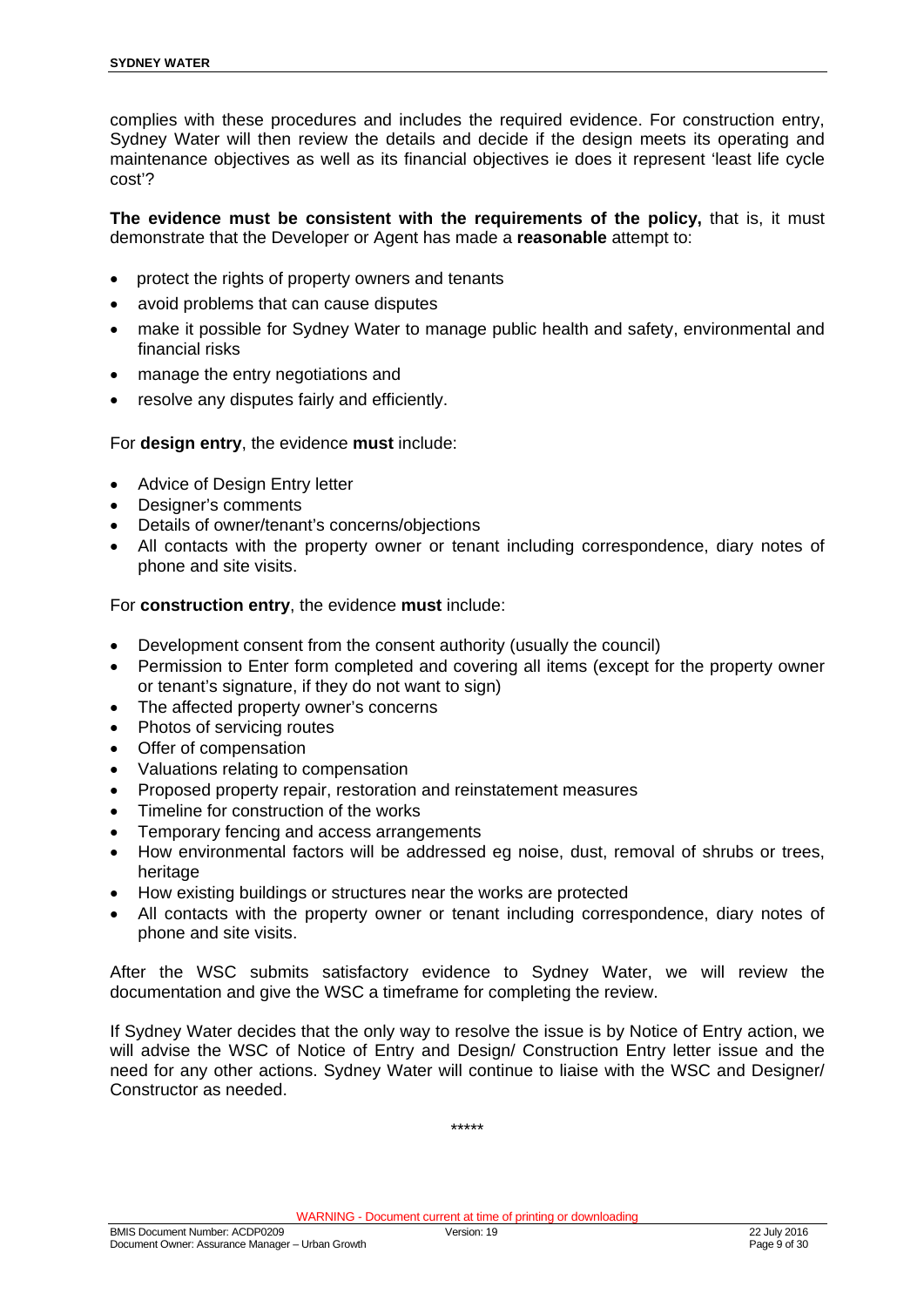The WSC shall ensure that a project specific Inspection and Test Plan and Checklists for construction of the works are prepared. The Constructor's full details and estimated total project costs incorporating design, construction, field testing and project management costs (excluding GST) must be included in the Inspection and Test Plan prior to release by Sydney Water of the Complete Design Package.

For Generic Inspection and Test Plans refer to PI\_Templates 06A and 06B.

Should a project's scope of works include works affecting Sydney Water's existing system that could be defined as minor works, (example, concrete encasement of existing pipes or insertion of junction into the existing system) those works must be shown on the Design and a separate line item provided on the Inspection and Test Plan.

The WSC shall complete the Design Package Certification (PI\_Template 07) which will certify that the design and all accompanying documentation have been prepared in accordance with Sydney Water's Standards and requirements. The WSC will also certify that an Environmental Management Plan and a Project Safety Plan for the construction of works will be prepared prior to the submission of the Construction Commencement Notice. The above documents must conform with the requirements for accreditation with Sydney Water.

#### **Water Main Projects:**

Should it be considered a water project requires an under pressure cut-in connection rather than a standard shutdown tee and valve the details must be shown on the design plan.

Where a cut-in to the existing system will be at the commencement of works, the Constructor must attach a blank flange to the cut-in flanged tee and valve. A design note must indicate this to be constructed in accordance with the relevant standard drawing. The note must also contain advice indicating the blank flange must not be removed until approved for connection to the reticulation works.

The valve will be tagged (tag-out) by Sydney Water prohibiting its use.

For extensions to an existing dead end a restrained valve with a hydrant bend will need to be constructed at the commencement of works. Restrained stop valves will need to be constructed utilising a flanged gate valve in accordance with Standard Drawing WAT–1207. This detail necessitates the use of a length of **ductile iron pipe**, anchored by a thrust block and puddle flange. The thrust block must be at an appropriate distance from the valve to ensure that there will be no disturbance to the bearing area (of the thrust block) during connection of the new works.

For water main extensions where a cut-in to the existing system will be at the commencement of works and water is required for building activity prior to disinfection of the new main, the design will need to indicate the construction of an approved Reduced Pressure Zone Device (RPZD) for backflow prevention. A hydrant will be required immediately downstream of the RPZD to enable future chlorination while the RPZD is in place. The note must also contain advice indicating the RPZD is not to be removed until disinfection and approval by Sydney Water for connection to the cut-in.

The WSC will need to prepare a Project Safety Plan addressing the risks (including appropriate signage) associated with availability of water (for building purposes) in accordance with the developer agreement.

Construction sequence for upfront connection and water for building purposes: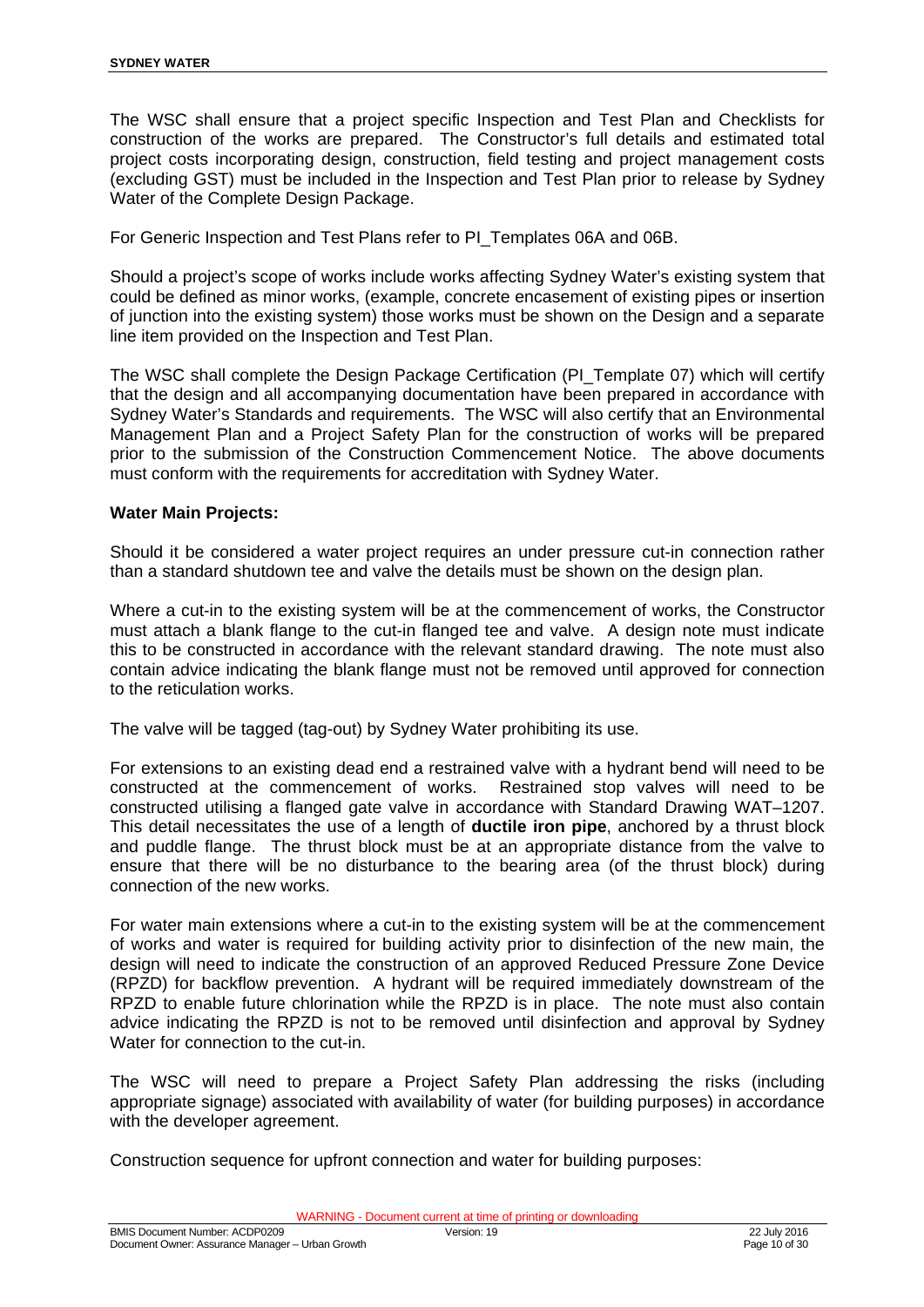- Cut-in tee and valve with blank flange or (for existing dead end) restrained valve and hydrant bend
- Main laying
- Pressure test
- RPZD assembly (by an appropriately qualified licensed plumber (AS 3500))
- **Disinfection**
- Pre-connection
- RPZD disassembly and connection
- Property connection (drilling) and property service (main to meter) installation.

Should a project's scope of works include the installation of service connection/s (drilling) and property service/s (main to meter) those works must be shown on the Design, together with the relevant design note. A separate line item must be provided on the Inspection and Test Plan. The details of the Driller and the licensed plumber must be provided on the Inspection and Test Plan when known.

Should a project's scope of works require the installation of service connection/s (drilling) and property service/s (main to meter) only (no reticulation works) those works must be shown on the Work As Constructed Design.

#### **Sewer Main Projects:**

In extreme circumstances, where it is considered essential to connect to Sydney Water's system at the commencement of construction and the connection meets the requirements of the *Connection to Sewerage System Policy*, a written request for approval is to be lodged with the design package.

The request must be accompanied by the Environmental Management Plan and Project Safety Plan for the works including the connection to Sydney Water's existing system (refer Generic Asset Hazards). The request will be assessed for hazards and risks. Any exceptional or other site-specific hazards that are part of Sydney Water's operational environment that may have an impact at the point of connection will be communicated to the WSC as part of the Job Specific Letter. Hazards and risks supplied on the Job Specific Letter must be addressed in the Plans and the Plans resubmitted to Sydney Water prior to commencement of construction.

#### **Connection at commencement of construction for sewer projects:**

Connection at commencement of construction for sewer projects cannot proceed unless prior approval is granted by Sydney Water. This includes temporary bypass of existing Sydney Water assets.

Submit a request through SWConnect requesting approval to connect.

#### **Unauthorised Connections:**

The WSC must under no circumstances direct or give advice to a constructor to make any unauthorised connection to, alter or interfere with, a Sydney Water asset.

Failure to comply with the above instruction will be considered a serious breach of the Sydney Water Act (Section 48A) and/or contract with Sydney Water and this may result in action from Sydney Water in accordance with the contract.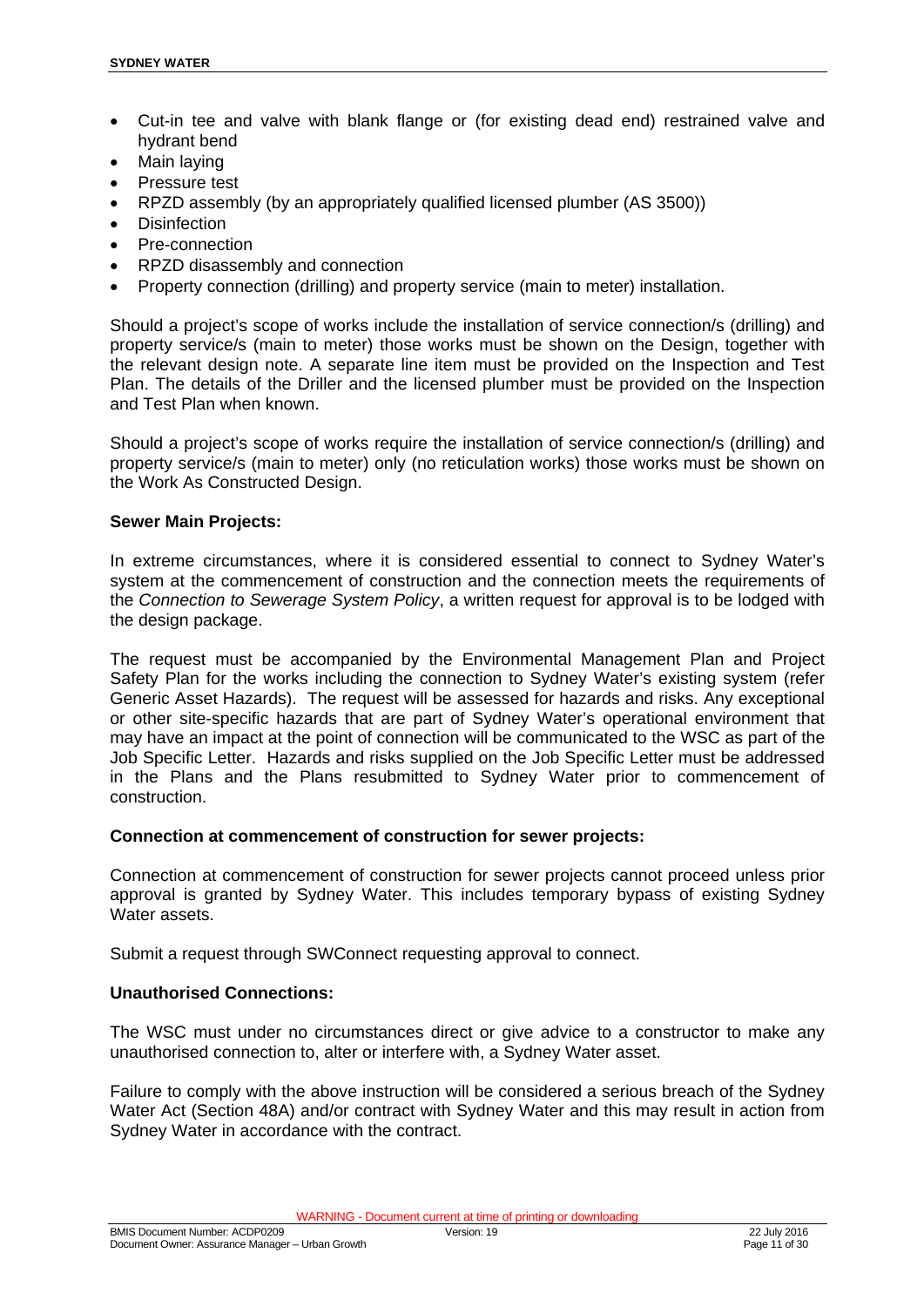Any connection, alteration or interference (including temporary services, bypasses ,house service connections, insertion of junctions/sidelines & adjusting structures) with Sydney Water's assets at any stage of construction, without prior, appropriate Sydney Water approval, is an illegal connection and, at the direction of Sydney Water, may result in the removal of the provider/s from Sydney Water's list. This instruction includes new developer works and replacement of existing assets.

The WSC in conjunction with the constructor must review the design prior to commencement of works and identify all connections and alterations to Sydney Water's existing assets. All connections and alterations at any stage of construction must only proceed after obtaining the appropriate approval from Sydney Water. The WSC must make available an approved copy of the request from SWConnect for the constructor to sight and have on site before the connection proceeds.

#### **Design packages:**

The following documents will constitute the Design Package, which shall be submitted by the WSC to Sydney Water:

- Design Package Certification (PI\_Template 07)
- Design Development Checklist (PI\_Template 01)
- Design Plan (.dwg format)
- Inspection and Test Plan with associated checklists (PI\_Templates 06A and 06B)
- Request for Isolation Flow Management of an Asset (Form A), where applicable
- Permission to Enter (PI\_Templates 04A and 04B), if applicable
- Written application for upfront sewer connection or under pressure cut-in water connection, if applicable
- Three detailed quotations and apportionments of costs (if Sydney Water contributions to the cost of works are involved).

#### **Notes:**

- 1. Exceptions to the need to submit three quotations are set down in Sydney Water Share of Works – Water Servicing Coordinators' Instructions.
- 2. No work is to commence until Sydney Water has agreed to the use of a specific Listed Provider for construction.
- 3. For Pressure Sewer works, refer to the *Pressure Sewer Systems Connections and extensions procedure* for any additional design requirements.
- In instances where easement/land action is applicable, the appropriate easement documentation (refer Easement/Land Operational Guidelines).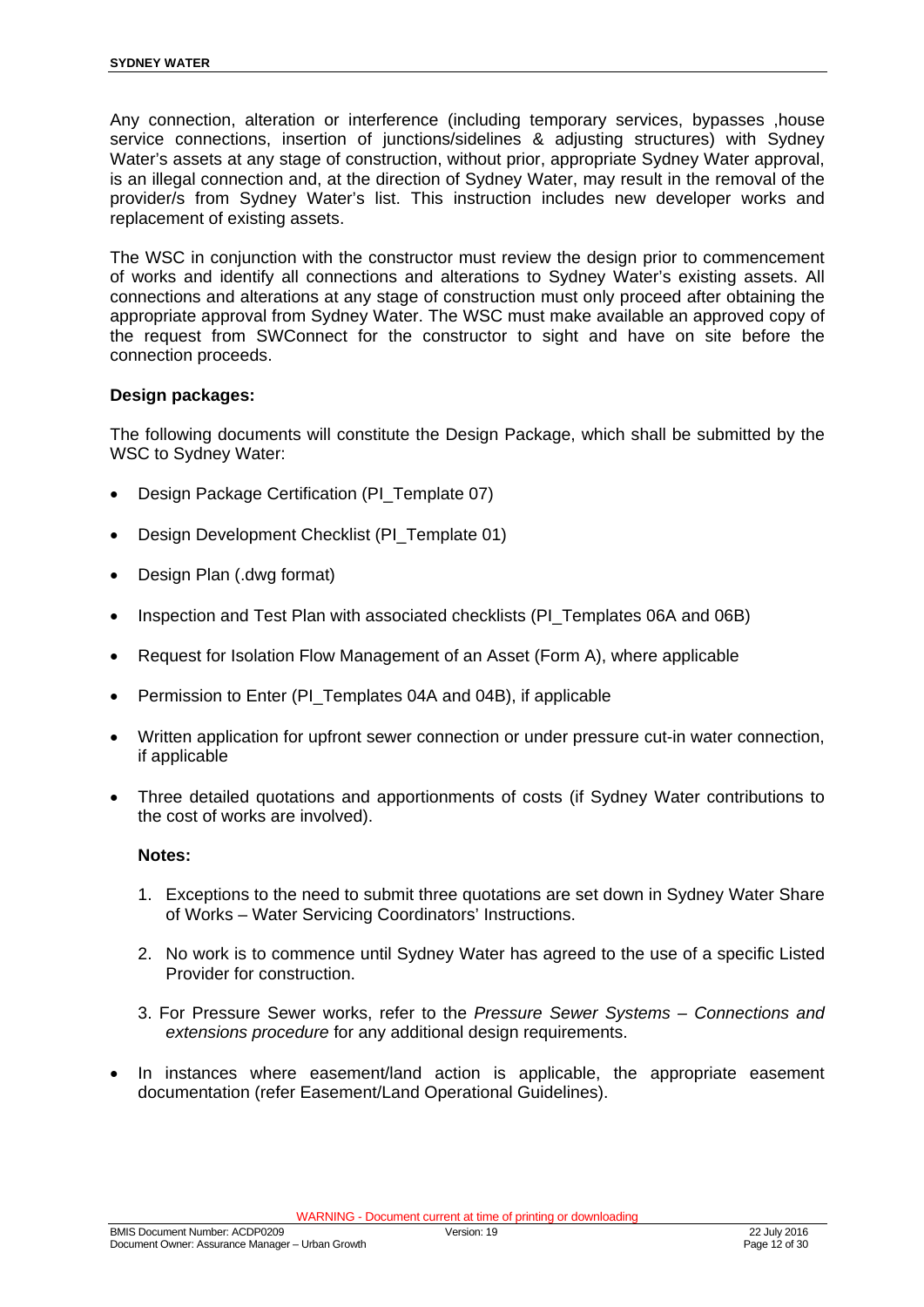#### **Partial Design Packages:**

Partial Design Packages may be lodged without a nominated Constructor and estimated total project costs (excluding GST) on the Inspection and Test Plan or without that Constructor's signature on the Developer Works Deed.

However, Sydney Water will not release the Complete Design Package until receipt of the Inspection and Test Plan showing accredited Constructor details, estimated total project costs (excluding GST) and the Deed Poll executed by that Constructor.

#### **Construction Commencement Notices:**

The WSC may issue a Construction Commencement Notice request through SWConnect either:

- upon receipt from Sydney Water of the Job Specific Schedule Letter and appropriately notated Design Package, or
- for up-front connections for sewer projects upon receipt from Sydney Water of the Job Specific Letter and appropriately notated Design Package, including project-specific Project Safety Plan and Environmental Management Plan, or
- in the case of Partial Design Packages, seven (7) calendar days from the date of receipt by Sydney Water of both the complete Inspection and Test Plan and executed Deed Poll, or
- twenty-one (21) calendar days from date of receipt by Sydney Water of the complete Design Package.
- **Note:** The 21 days does not include response time for Corrective Action Requests raised following a random audit of the Design Package by Sydney Water.

Sydney Water will include in the Inspection and Test Plan its mandatory Hold Points, and any additional Witness and Hold Points required based on operational requirements, complexity of the project, audit requirements, etc.

Sydney Water will return the notated Design Plan and Inspection and Test Plan to the WSC together with endorsed easement/land requirements (if applicable) and the Job Specific Schedule Letter which will include:

- relevant fees
- connection requirements and identification of associated hazards
- Sydney Water's share of costs, if applicable
- contact details for Sydney Water's relevant Field Coordinator.

In instances where easement/land action is required, following the return by Sydney Water of endorsed Easements/Land Requirement Forms detailing its requirements, the WSC shall prepare the Notice of Sydney Water Easements/Land Requirements Form N1 (refer Easements/Land Operational Guidelines) and associated documents, and forward the package to Group Property for initiation of the acquisition process.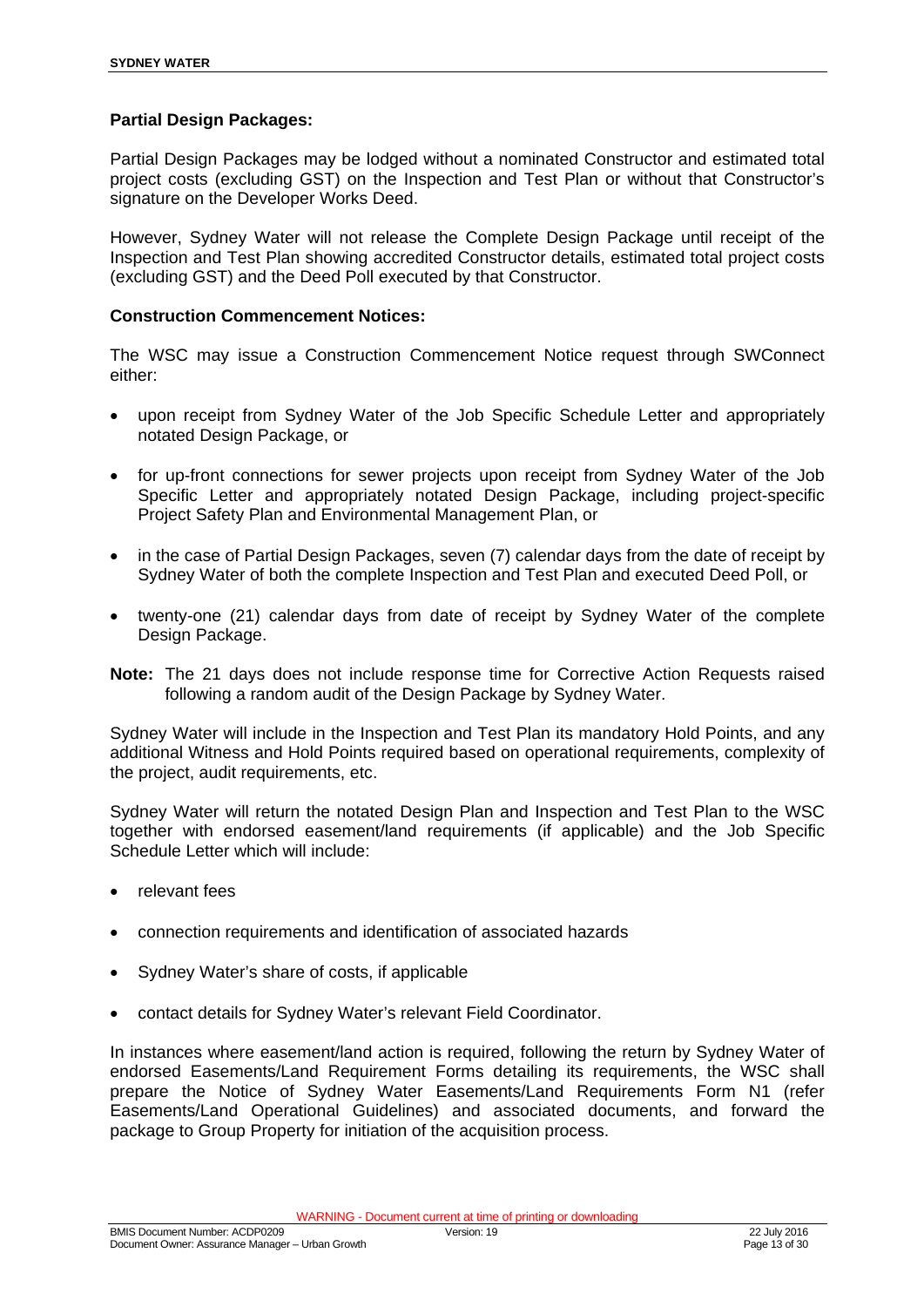Acceptance of the Design Package by Sydney Water will not relieve the Designer from full responsibility for mistakes or omissions therein or therefrom (including any resultant mistake or error in the works) or for any discrepancy or deviation from the Standards and Requirements.

#### **7. COMMENCEMENT OF WORK**

Following receipt of Sydney Water's Job Specific Schedule Letter and the appropriately notated Complete Design Package, the WSC shall submit a Construction Commencement Notice request through SWConnect to Sydney Water a minimum of two (2) full working days prior to the nominated starting date. After submission of the initial start Construction Commencement Notice (CCN), ensure the project variation process contained in "e-Developer online help" is followed when submitting deferment, restart or staged CCN's. This timetable also applies to deferment and restart notices. In the case of staged construction (e.g. pipelines crossing roads prior to road construction (stubmains), the installation of property services following chlorination and testing), a separate notification of commencement is required for each stage. The Notice will certify that the WSC has completed appropriate road opening procedures and notified any affected property owners.

The WSC shall include in the Notice full details of the Constructor and Site Representatives. The WSC shall ensure that the Constructor meets Sydney Water's Mandatory Criteria for Providers for the category of work proposed and has current insurances as required in the Developer Works Deed. The WSC shall certify that in conjunction with the Constructor, the following documents have been prepared and will be available on site during construction:

- An Environmental Management Plan which addresses the issues identified in the Review of Environmental Factors and the requirements of all authorities.
- A Project Safety Plan which addresses WorkCover requirements and Sydney Water's site-specific hazards for connection of the new works to the existing system.
- A Flow Management Plan (FMP) which meets compliance with Sydney Water's operational requirements, where applicable.
- **Note:** In the case of "up-front" connections, both documents must be notated by Sydney Water prior to commencement of construction.

Sydney Water's AIS team will approve the Construction Commencement Notice request through SWConnect for Developer Extensions. Work must not commence before receipt of the acknowledged Commencement Notice and the nominated starting date.

**Note:** Connection of any new works to Sydney Water's existing sewer system will be carried out at the completion of construction.

If work is not to commence on the nominated starting date, the WSC shall, prior to the original nominated starting date, advise Sydney Water of the deferment of works by forwarding a revised Construction Commencement Notice. Sydney Water may conduct random audits of the construction works. Any additional costs incurred by Sydney Water in attending construction sites where work is either completed, or not commenced, due to failure of the WSC to notify Sydney Water of change of starting date, shall be borne by the WSC.

#### **Deferments/restarts:**

The constructor must notify the WSC if works on site will be deferred. The WSC must then notify the AIS team by email (**developerconnectionsdwi@sydneywater.com.au**). The WSC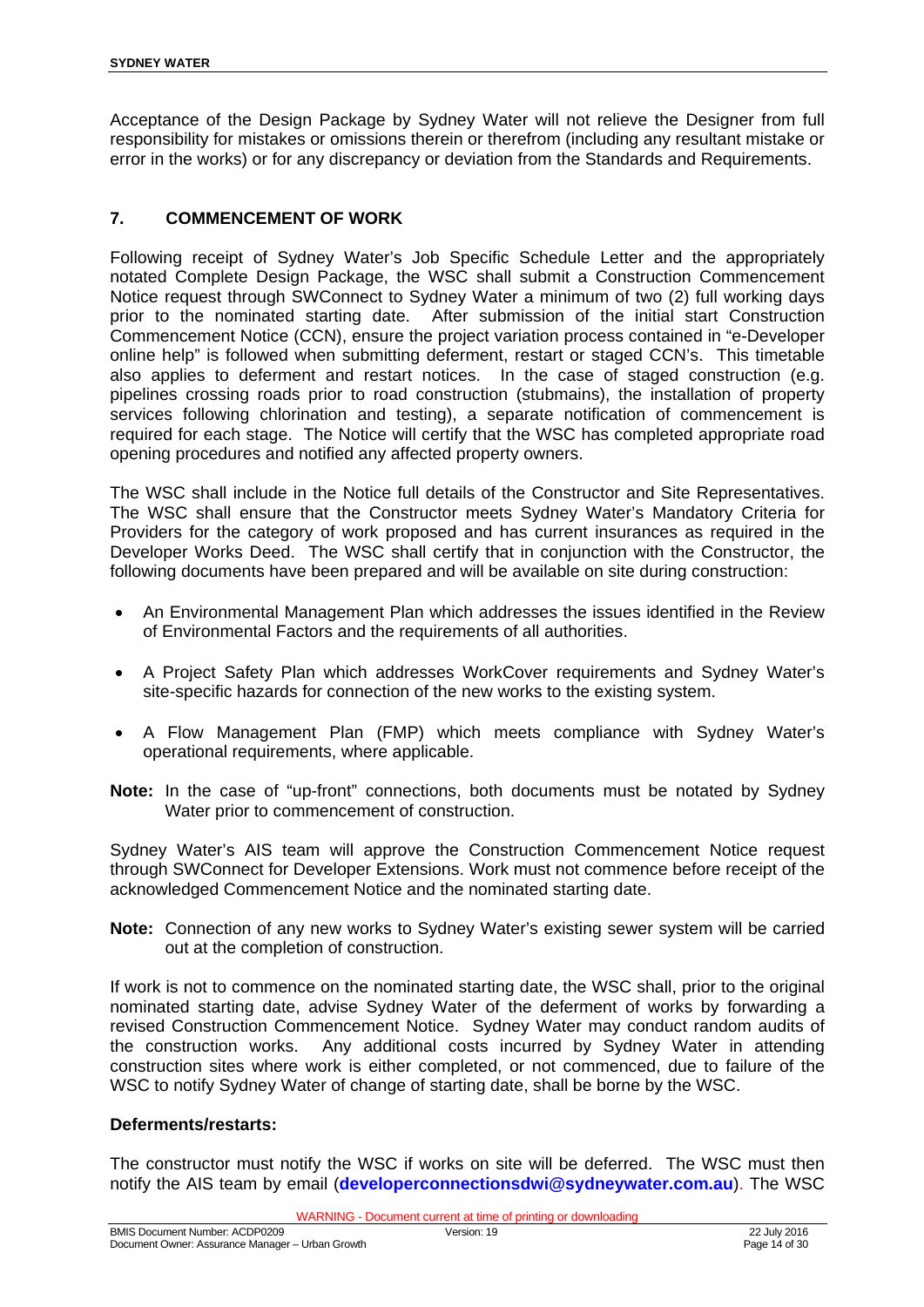will advise that works have been deferred and that construction will recommence on (date) with a minimum of two (2) working days' notice prior to the nominated re-start date. A commencement request through SWConnect is not required in this instance.

The WSC shall compile a comprehensive photographic record of pre-construction conditions for all affected areas outside the boundaries of the development site to provide evidence in any subsequent restoration disputes. Each photo should be clearly labelled and must be retained with the project documentation.

The WSC shall ensure that the works have been set out correctly, and that the location and level of the receiving sewer(s) have been field verified, prior to commencement of construction. Documentary evidence to that effect may need to be provided from a Registered Surveyor.

Where water supply is required for building activity prior to disinfection of the new main, then:

- The PSP must address the risks associated with access to water (for building purposes) prior to and during disinfection.
- Arrange for Civil Maintenance to inspect the RPZD assembly and open valve. Refer to the relevant Work Instruction "Water Availability for Building Activity Prior to Disinfection of New Mains".
- A backflow prevention device, RPZD test report must be completed by an appropriately qualified licensed plumber (AS 3500) and the results forwarded to Sydney Water's Backflow Prevention team after the connection for building activity water has been completed and the main charged.
- An appropriately sized metered standpipe/s will need to be obtained by the developer in order to obtain water directly from the hydrants where required. Refer to Work Instruction "Water Availability for Building Activity Prior to Disinfection of New Mains".

#### **8. WORKS IN PROGRESS**

The WSC shall ensure that the notated copy of the Design Plan, Inspection and Test Plan and associated checklists, a current copy of relevant Sydney Water Standards, the Environmental Management Plan and Project Safety Plan are available on site while ever works are being constructed.

The WSC shall also ensure that one of the Constructor's key personnel is present at the site whilst work is in progress and that all materials in use are authorised by Sydney Water.

For water main projects where an under pressure cut-in connection is requested and property service installation is required the WSC shall ensure that the Inspection and Test Plan is amended to include the name of the driller and licensed plumber when engaged to install the works.

The WSC shall attend Hold Points identified on the Inspection and Test Plan. Sydney Water's AIS team shall be given a minimum of two (2) full days' notice of attendance required at Hold Points except where otherwise stated (e.g. connection) and one (1) full days notice for Witness Points.

The WSC shall ensure the finished surface levels are supplied prior to the construction of maintenance structures.

During construction of the works, the WSC shall ensure appropriate liaison between the Constructor and the Designer to facilitate the carrying out of surveys for any easements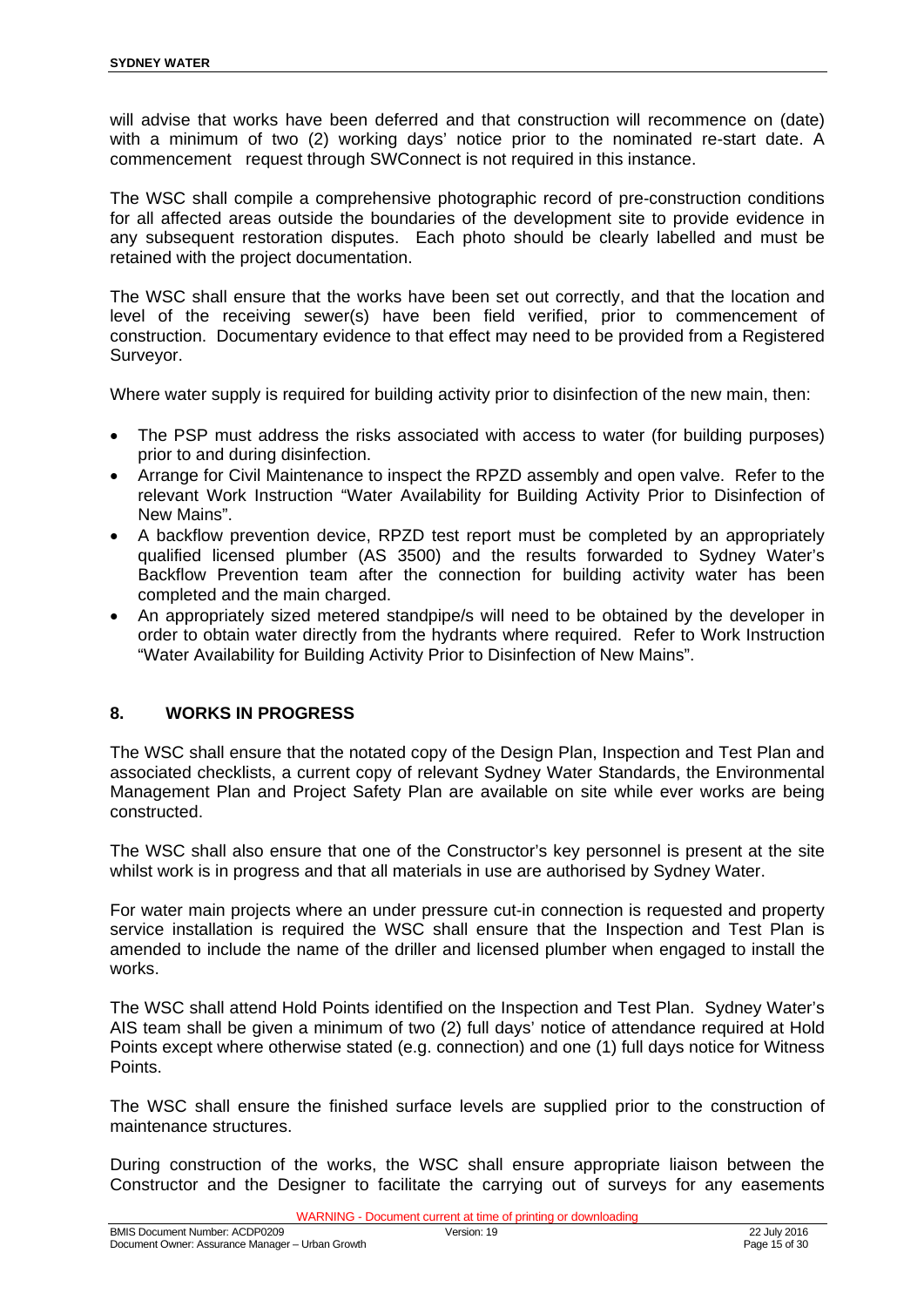required, and the compilation of accurate Work As Constructed records. Backfilling of trenches shall not commence until documentation of Work As Constructed information has been satisfactorily completed and, in cases where easements are required, a detailed survey of the location of the works relative to real property features has been carried out by the Surveyor responsible for the easement plan.

For water main projects where Thrust/Anchor Blocks or Restrained Joints are required then sufficient Anchor/Thrust blocks must be constructed as per the relevant design drawings. The constructor must provide sufficient curing time to withstand any thrust load e.g. by pre-pouring. Where this cannot be achieved, the Designer, WSC and Constructor must ensure that the main is appropriately designed and constructed to avoid the water main blowing up on recharge and/or avoid exceeding the allowable timeframe for the connection (e.g. consider flange fittings, welding etc).

For water main projects the installation of the drilling and property service(s) will not occur until the water reticulation main has been chlorinated, tested and connected and all other authorities services have been installed.

#### **Corrective Action Request:**

When work is not performed in accordance with the Project Specific Quality Plan, Standards and Provider Instructions, the WSC shall immediately issue a Corrective Action Request to the Provider. The WSC shall provide Sydney Water with a copy of the Corrective Action Request within 24 hours of the nonconformance occurring.

Where a problem, fault or nonconformance has occurred a Corrective Action Request raised by Sydney Water's Representative will be issued via the WSC. Sydney Water's Representative may also issue a copy to the Developer. The WSC shall ensure that all Corrective Action Requests, including those issued by Sydney Water, have been satisfactorily closed off prior by the date specified by the auditor. If no date is specified the CAR must be closed off prior to final validation.

The following shall be provided by the Provider to Sydney Water for all Corrective Action Requests:

- cause of problem / fault / nonconformance
- action to rectify
- objective evidence that the specific problem/fault/nonconformance has been rectified
- action to prevent recurrence.
- **Note:** Verification will also be required to satisfy Sydney Water that similar problems / faults / nonconformances have not occurred on work already completed.

Without all of the above, a Corrective Action Request will not be closed off.

The WSC shall provide Sydney Water with a copy of Corrective Action Requests within 24 hours of closure.

**Note:** For a non-case project i.e. a project NOT managed by an e-Developer case, where work performed by a Listed Provider is not in accordance with the Provider Work Instructions, Codes etc. the WSC shall issue a CAR on the Provider in accordance with their own Quality System.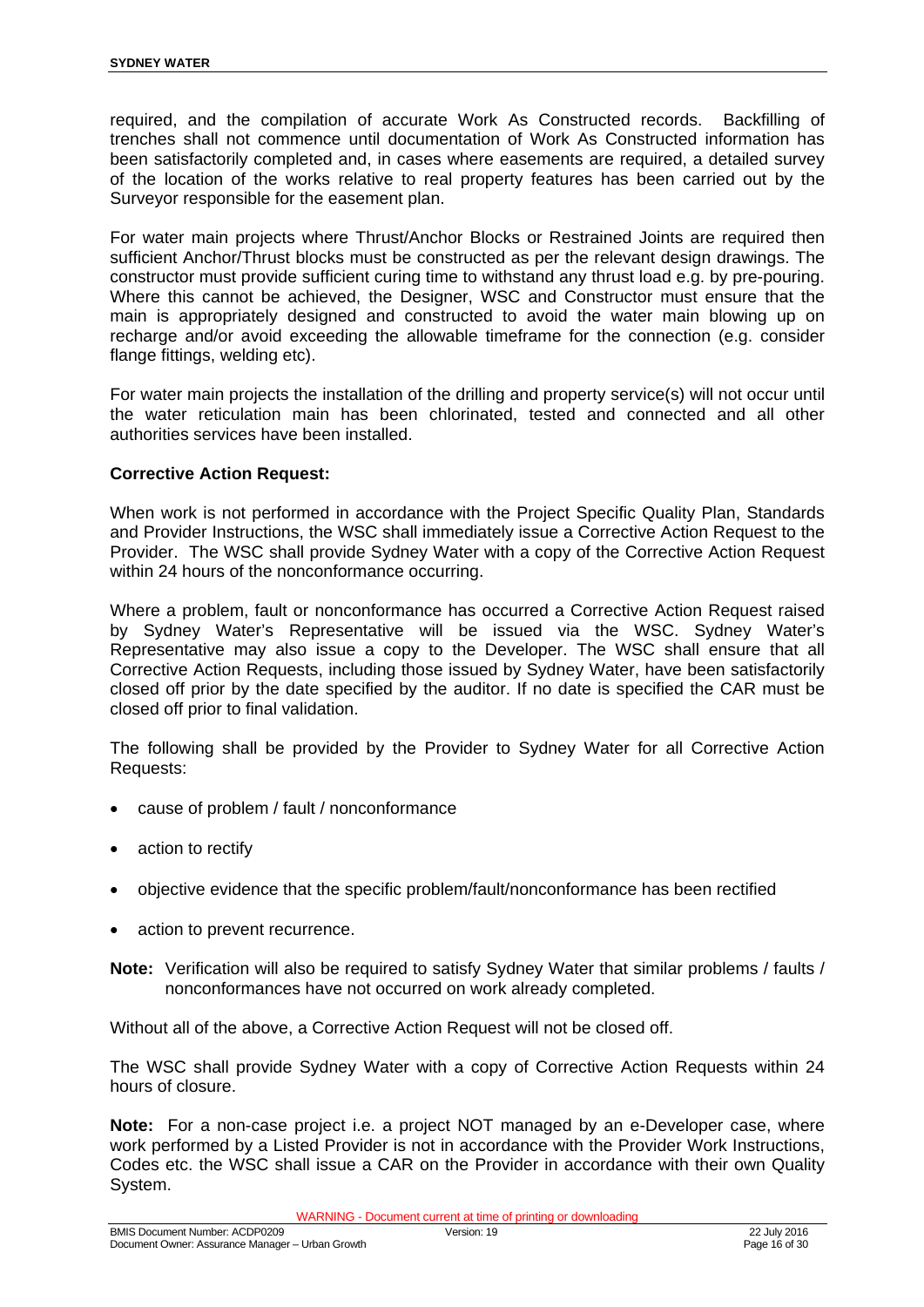They will then email a copy to **providerservices@sydneywater.com.au** (Sydney Water – Assurance Team) to enable the update of their Provider monitoring records.

#### **Variations:**

If variations are necessary during construction, the WSC shall arrange for them to be prepared by the Designer and documented on the Design Development Checklist. The WSC shall submit them to Sydney Water for agreement prior to work proceeding. Such submissions shall also include written concurrence to the variation from the owners, and/or prospective purchasers (where sale of lots is proceeding), of all affected properties. (This will greatly reduce the adverse impact of variations on prior building approvals.) Sydney Water will issue a copy of the agreed variation to the WSC.

**Note:** A variation is a change to the notated Design Package and/or Sydney Water Standards.

#### **Testing and Restoration:**

A Listed Field Tester shall be engaged by the Constructor to carry out all testing of the compaction and pipework on the construction site. The Field Tester will determine where tests are to be taken. Results from the laboratory are to be reviewed by the WSC to ensure that the number and results of tests are acceptable. All field test results including concrete test results (or dockets) shall be collected by the WSC. Certification of satisfactory results is to be included in the final validation of works which is required prior to connection.

Restoration is to be completed progressively in accordance with the Standards, and the WSC shall issue a Corrective Action Request at any time it is believed this requirement is not being adhered to.

#### **9. COMPLETION OF WORK (SEWER)**

The normal sequence of tasks to complete a **sewer** project is as follows:

- (a) Construction of new works including compaction.
- (b) Compaction Testing.
- (c) Low Pressure Air or Vacuum Testing of pipelines.
- (d) Vacuum Testing of maintenance structures.
- (e) Hydrostatic Testing of Rising Mains.
- (f) Colour Closed Circuit Television (CCTV) inspection and report.
- (g) Deflection Testing of flexible pipelines (7 days after completion of placement and compaction of trench fill, or one (1) day prior to final validation by the WSC, whichever is the sooner).
- (h) Final certification by the WSC.
- (i) Joint inspection of the works.
- (j) Connection of the new works to Sydney Water's existing system.
- (k) Vacuum testing of maintenance structures built or adjusted for connection to the existing sewerage system.

**Note:** For Pressure Sewer Systems (PSS) cases only Field Tests (b) and (e) are required.

The Constructor will ensure that all required field testing of works has occurred. The WSC must certify all field testing and results meet Sydney Water's Standards. All field tests must be carried out by a Listed Field Tester and all results whether they comply or not must be passed on to the WSC (PI Templates 12A, 12B, 12C, 12D, 12E). If any test fails to comply, the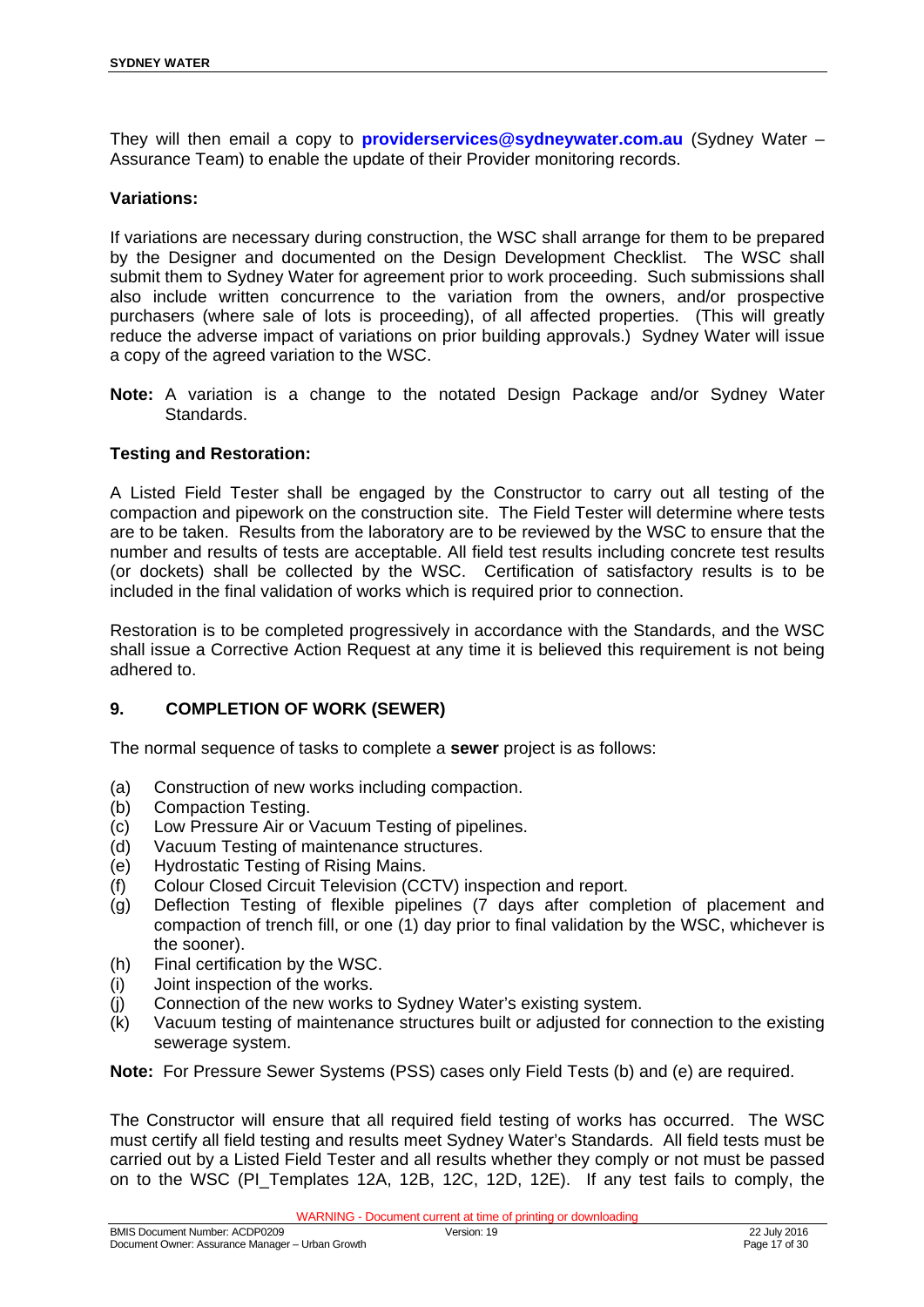Constructor must take appropriate action to rectify the problem and conduct further tests until the works comply.

On completion of all works and field testing, and prior to connection of the new works to the existing system, the Designer must validate the Design Development Checklist. The WSC shall complete and certify the Inspection and Test Plan and the Design Development Checklist as true records of activities. The WSC shall store CCTV tape for audit purposes for a minimum of seven years.

The WSC shall request through SWConnect a joint pre-connection inspection of the works by certifying the following:

- All field tests have been reviewed and the results comply.
- The works have been completed in accordance with Sydney Water Standards.
- Sydney Water's generic and site specific hazards have been addressed.
- Flow Management procedures for critical mains and mains  $\geq$  DN 300 have been negotiated as per the Job Specific Schedule Letter (if applicable).

The WSC shall submit this information to Sydney Water's AIS team with a minimum of two full working days notice prior to the required joint inspection. The WSC will, together with the request through SWConnect, submit a marked up construction plan showing the connection point/s and indicating, if applicable, the subdivision stage number the connection is for. Sydney Water's AIS team will confirm the time of inspection through SWConnect. The Sydney Water AIS team inspectors hours of operation are between 7.30am – 4.00pm on weekdays (excluding Public Holidays). The Certificate, all field test results and a Work As Constructed plan or a marked up field copy must be submitted to the AIS team inspector at the time of inspection.

**Note:** For Pressure Sewer works, refer to the *Pressure Sewer Systems – Connections and extensions procedure* for any additional construction and connection requirements.

Prior to inspection of the connection to the existing system, the WSC shall ensure that all chamber lids are open or removed to facilitate the inspection, and the existing main(s) to which connection is intended, has been exposed and that the site-specific Project Safety Plan for connections has been prepared and available on site. The AIS team inspector will sign and date the Work As Constructed plan or the marked up field copy used for the inspection. The signed field copy is to be sent in with the Project Completion Package.

Authority for connection to Sydney Water's system will be issued only when it is determined that:

- all works as constructed meet Sydney Water's Standards;
- all documentation for the works has been completed up to the connection Hold Point;
- site specific hazards relating to connection have been addressed in the Constructor's Project Safety Plan;
- all work related to the connection is to be carried out by the person(s) named in the Constructor's Project Safety Plan.

On completion of the joint Pre Connection Inspection the Water Servicing Coordinator will request a connection through SWConnect. The AIS team will approve the connection through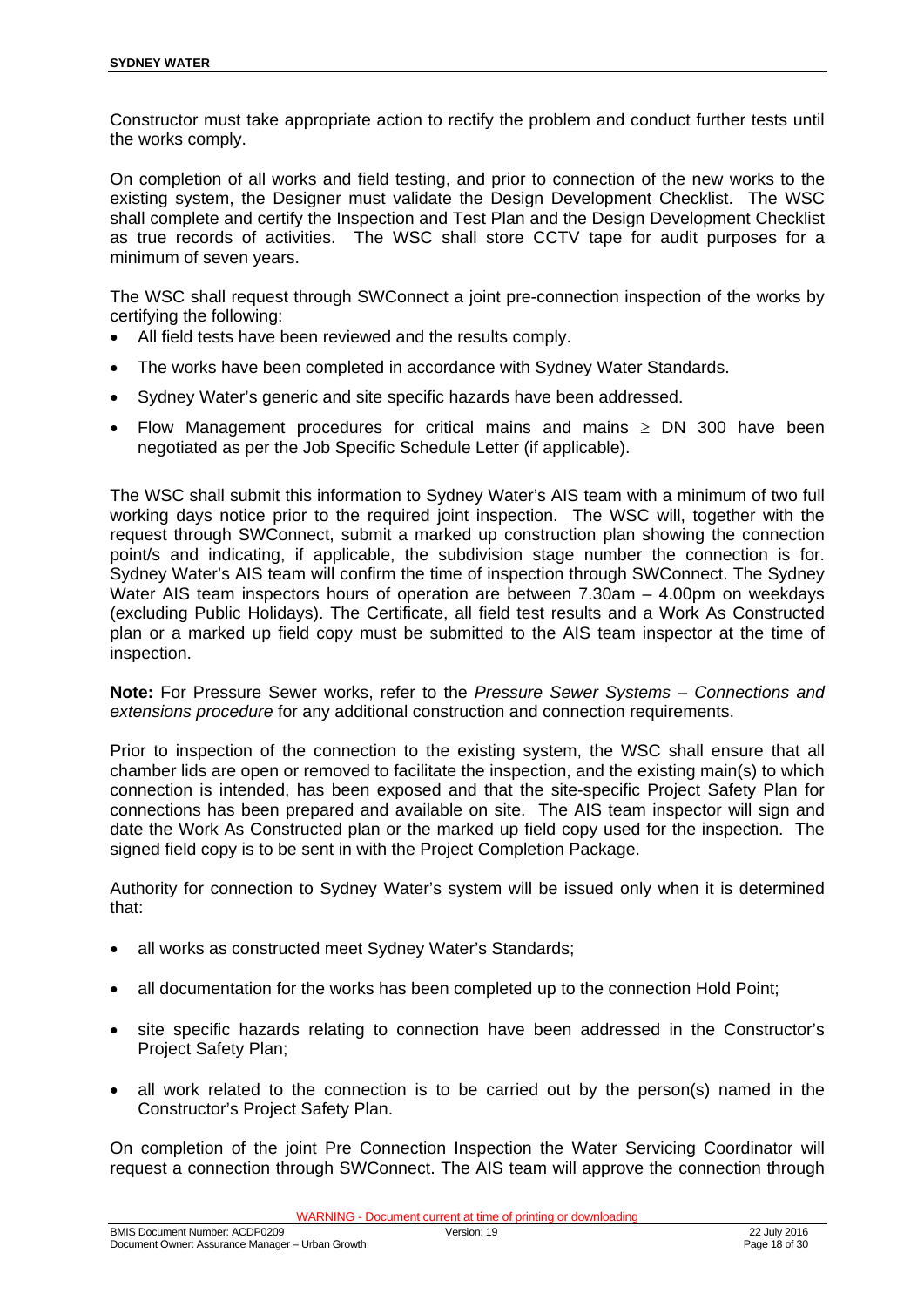SWConnect authorising the connection of the new works to Sydney Water's system. The connection arrangements will be included in the authority.

On satisfactory completion of the connection, the WSC will submit a request for Post Connection to the AIS team via SWConnect with an attached Work As Constructed plan. On satisfactory completion of the joint inspection, Sydney Water's AIS inspector will release the Connection Report via e-Developer. The WSC shall include these reports in the Project Completion Package. The WSC will forward the Project Completion Package to Sydney Water.

The Project Completion Package shall consist of:

- Appropriate approvals from SWConnect
- All Certified Provider Capability Checklists associated with these works
- Certified notated Inspection and Test Plan (including final total project costs excluding GST) and associated checklists
- Certified Design Development Checklist
- Field test reports
- Certified Flow Management Plan, where applicable
- Connection Report and any other Sydney Water audit reports
- Sewrat report
- All closed off CAR's
- The final Work As Constructed plan in digital format (.dwg) and the marked up field copy/Work As Constructed signed by the AIS inspector at the final inspection
- Total project costs incorporating design, construction, testing, project management (excluding GST) and Sydney Water contribution with GST costs as a separate item
- If there is a Sydney Water contribution, the original Tax Invoice for the approved amount
- A certificate, clearance or receipt for the restoration works in a form acceptable to Sydney Water stating that all roads, footpaths and/or surfaces in public places have been or will be satisfactorily restored. The certificate or receipt must be one issued by the authority which owns or controls the roads, footpaths and/or public places in which works were carried out. Where more than one authority is concerned, separate certificates or receipts shall be obtained from each
- In instances where works have been constructed in neighbouring private property, an Entry Restoration Clearance (PI\_Template 09) signed by the affected property owner
- In instances where easements/land action is required as per Section 2(p), an Easements/Land Clearance Certificate, issued by Group Property certifying that these matters have been satisfactorily concluded.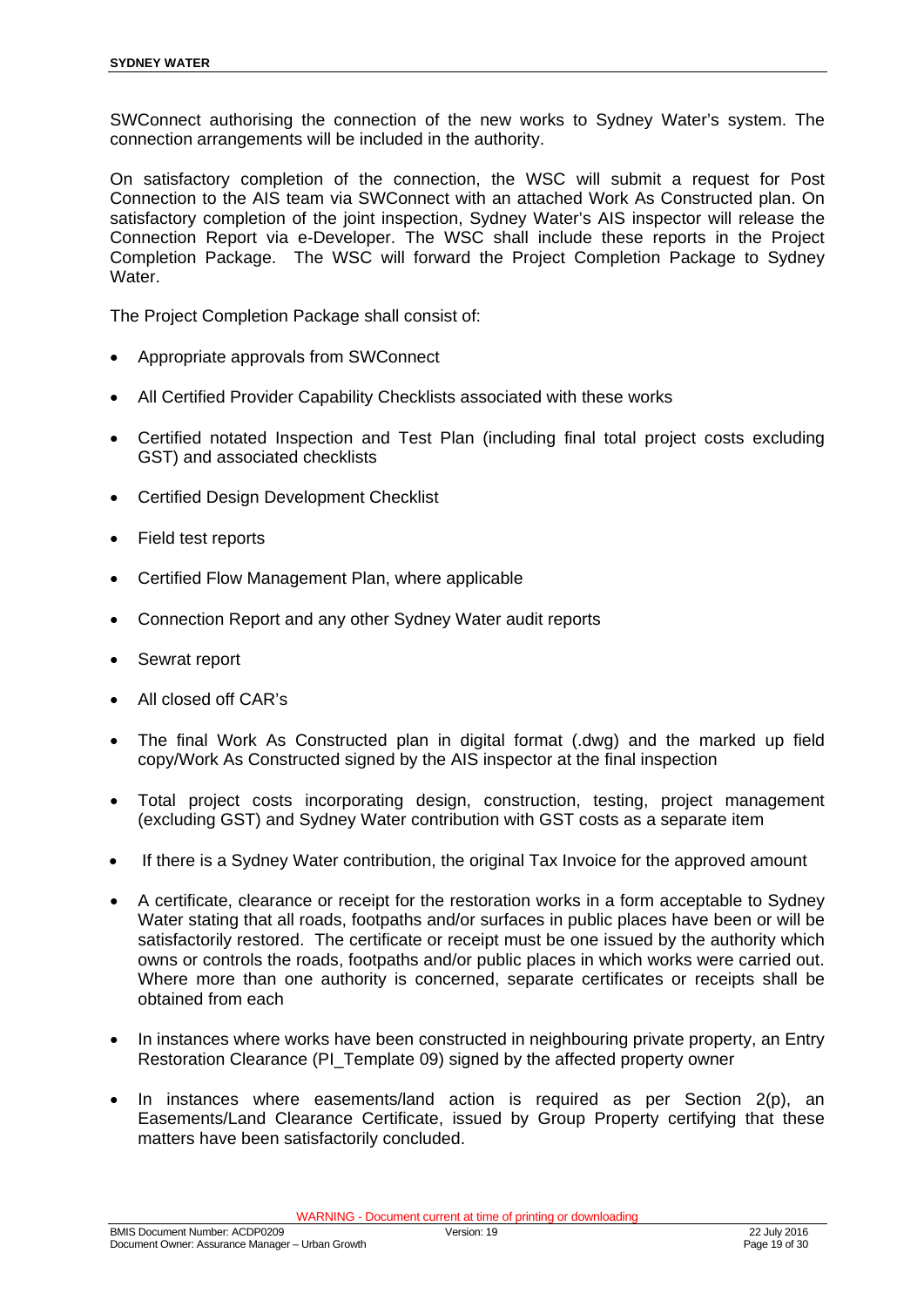## **10. COMPLETION OF WORK (WATER)**

The sequence of tasks to complete a **water** project when connection is at the **completion** of works is as follows:

- (a) Construction of new works including compaction and Anchor/Thrust Blocks where required;
- (b) Compaction Testing;
- (c) Hydrostatic Testing of pipelines (and service connections, if appropriate);
- (d) Disinfection and water quality sampling and analysis;
- (e) Installation of property service connection/s (drilling) and property service(s) (main to meter);
- (f) A separate check on the configuration of service connections for drinking and recycled water systems (Dual Water Systems only), including review of the Safe Work Method Statement for the connections;
- (g) Lock and tag the property service(s)
- (h) Final certification by the Water Servicing Coordinator; and
- (i) Joint inspection of the works.

The sequence of tasks to complete a **water** project when cut-in is at the **start** of work is as follows:

- (a) Installation of cut-in tee and valve connection to Sydney Water's existing system or (for existing dead end) a restrained valve with hydrant bend;
- (b) Construction of new works;
- (c) RPZD assembly for construction water;
- (d) Compaction Testing;
- (e) Hydrostatic Testing of pipelines (and service connections, if appropriate);
- (f) Disinfection, water quality sampling and analysis;
- (g) The configuration of service connections for drinking and recycled water systems (Dual Water Systems only), including review of the Safe Work Method Statement for the connections;
- (h) Joint inspection of the works;
- (i) RPZD disassembly (if required) and/or connection of the new works to Sydney Water's system or newly constructed cut-in;
- (j) Installation of property service connection/s (drilling) and property service/s (main to meter);
- (k) Lock and tag the property service(s); and
- (l) Final certification by the Water Servicing Coordinator.

Prior to the Constructor or Field Tester charging the main for pressure testing, the WSC shall give Sydney Water's AIS team 24 hours' notice of the main to be used to supply the water for charging, and the date and time it is to be used. This information is to be recorded on the Hydraulic Pressure Test for Water Mains Field Test Report Form (PI\_Template 12A).

The Constructor will ensure that all required field testing of works has occurred. The WSC must certify all field testing and results meet Sydney Water's Standards. All field tests must be carried out by a Listed Field Tester and all results whether they comply or not must be passed on to the WSC (refer PI\_Templates 12A, 12B, 12C, 12D, 12E). If any test fails to comply the Constructor must take appropriate action to rectify the problem and conduct further tests until the works comply.

Disinfection and chemical analysis shall be carried out by Sydney Water at the Developer's cost. The Water Servicing Coordinator shall request via SWConnect a joint Pre- Connection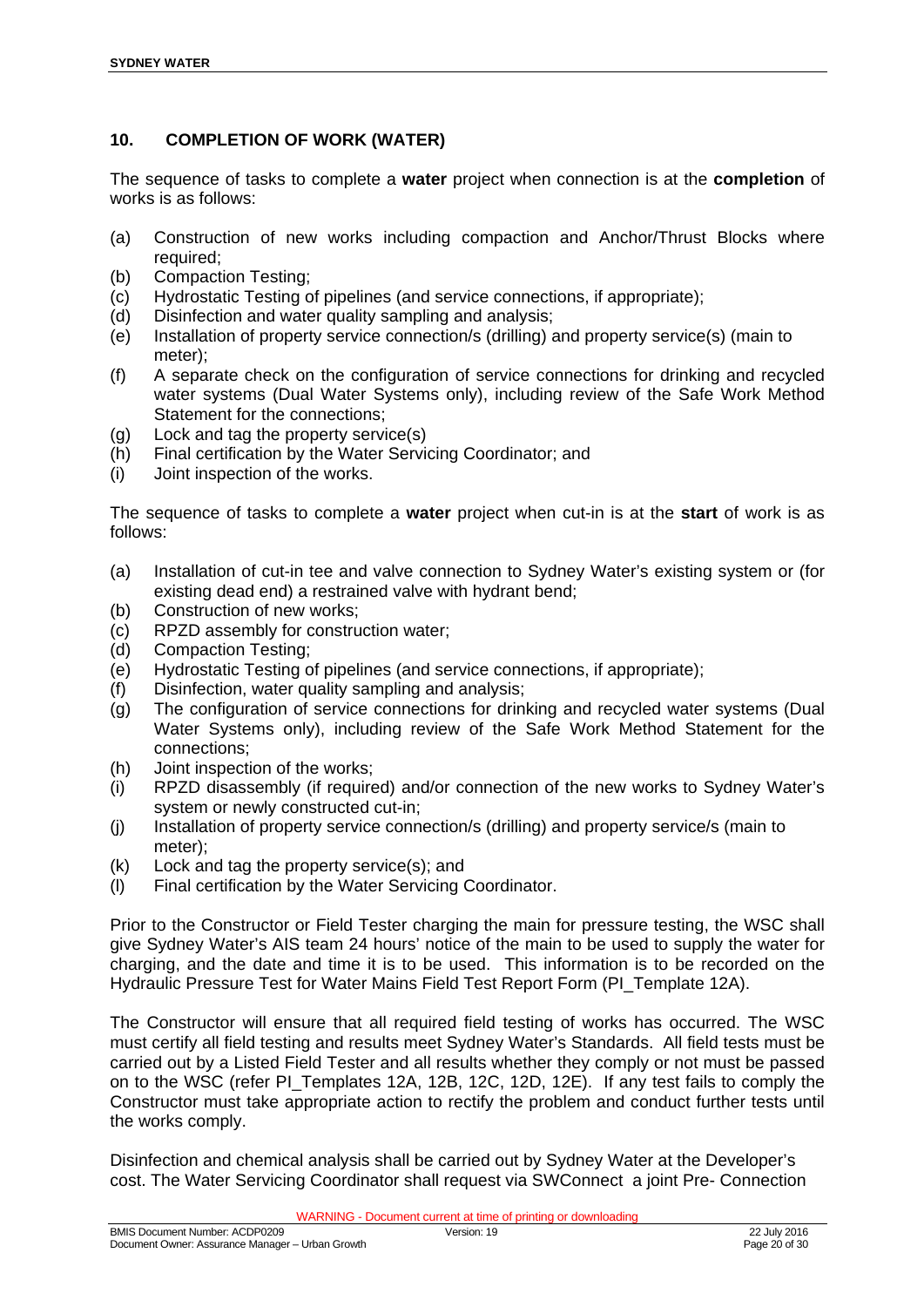Inspection. The WSC should request the pre connection and disinfection at the same time. The WSC will attach to the request all test results including turbidity results and a marked up construction plan that identifies the flushing bends and highlights the section of main to be disinfected, also the road names identified on plans where new roads were identified as Road 1, Road 2 etc. The AIS inspection team will confirm the pre connection inspection via SWConnect.

All chamber lids are to be open or removed to facilitate the inspection. The existing main/s to which connection is intended must be exposed. The site-specific Project Safety Plan for connection must be available on site.

Should any test fail, appropriate action should be taken to rectify the problem prior to further testing. Disinfection and testing will be repeated at the Developer's cost until the tests prove satisfactory. Following satisfactory chemical analysis, the Sydney water planner will complete the disinfection request and record the outcome in SWConnect. The Water Servicing Coordinator will receive a notification from SWConnect, if disinfection fails the WSC is to ensure below notes are implemented before a new disinfection request is made via SWConnect,

**Note: It is the responsibility of the constructor to ensure that the mains are laid in accordance with Procedure for Capping, Swabbing, Flushing and Testing for New Water Mains. If any of the acceptance criteria fails (turbidity, odour, disinfection process, failure of controls, etc.) and is related to contamination in the main laying process, then the main MUST be swabbed and re-tested.**

On completion of all works and field testing and prior to connection of the new works to the existing system the Designer must validate the Design Development Checklist. The WSC shall complete and certify the Inspection and Test Plan, and the Design Development Checklist as true records of activities.

- All field tests have been reviewed and the results comply.
- The works have been completed in accordance with Sydney Water Standards.
- Sydney Water's generic and site specific hazards have been addressed.
- Isolation procedures for critical mains and mains  $\geq$  DN 250 have been negotiated as per the Job Specific Letter (if applicable).

The Certificate, all field test results and a Work As Constructed plan (connection details to be assumed) or a marked up field copy must be submitted to the AIS team.

When it is determined that:

- all works as constructed meet Sydney Water's Standards and
- all documentation for the works has been completed up to the connection Hold Point

the Field Representative will endorse, based on the condition of the pipe and the existence of any obstructions, the appropriate method of connection as advised by Product Delivery at design stage and inform the WSC accordingly.

**Note:** Any under pressure cut-ins will be carried out by a Listed Provider. If the existing main should fail during the under pressure cut-in, the connection shall be carried out by a conventional tee and valve insertion, on charge to the Developer.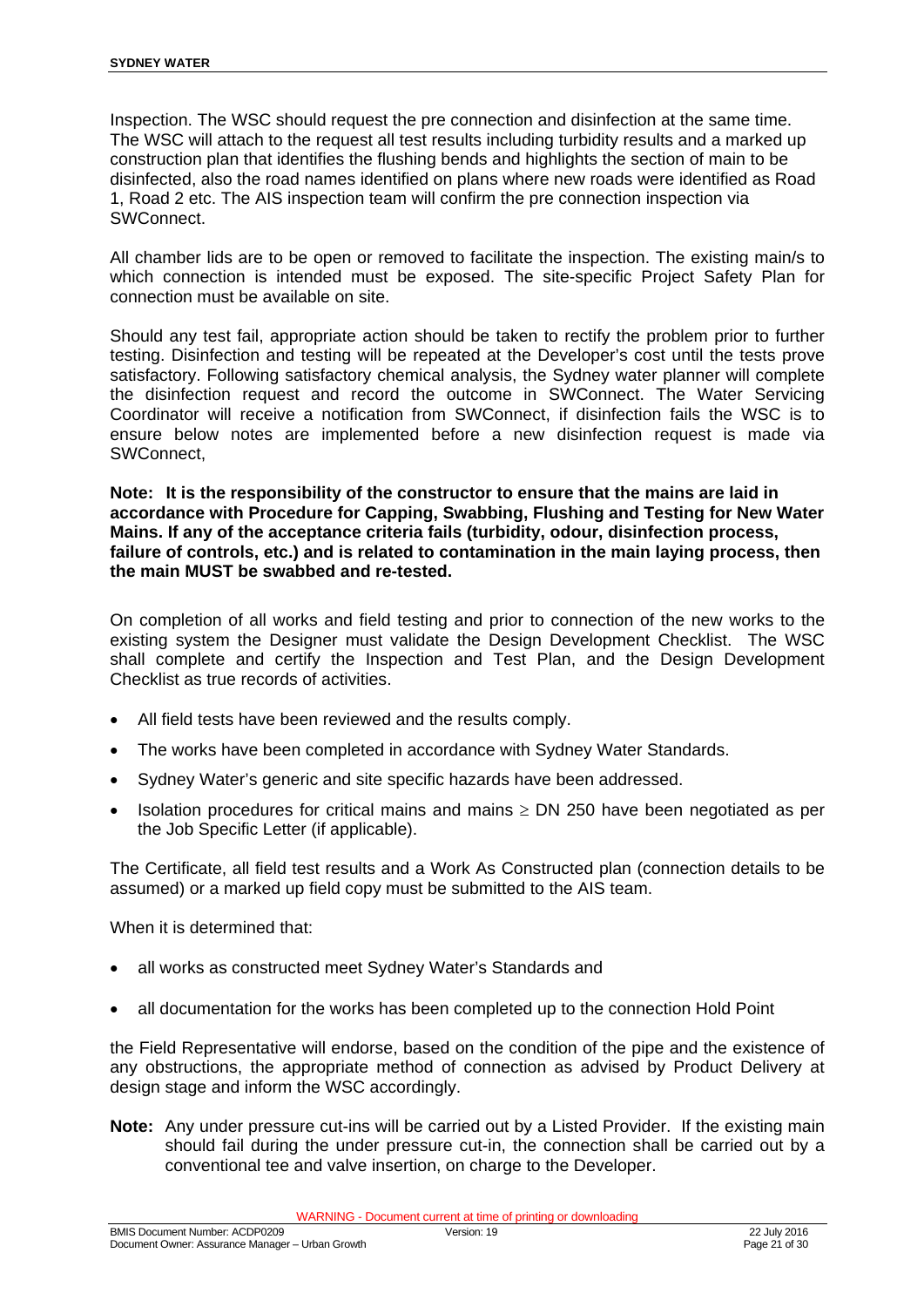If shutdown of the system is required to allow connection, the WSC will request a shutdown via SWConnect and attach a marked up construction plan indicating the connection points and road names identified on plans where new roads were identified as Road 1, Road 2 etc. The Sydney Water Planner will plan and schedule a date via SWConnect. The WSC will be notified via SWConnect of the date for connection.

#### **11. CONNECTION TO EXISTING SYSTEM**

Any deferment of an approved connection date must be confirmed by AIS after the submission of a new connection request via SWConnect. The WSC is required to email AIS of deferment.

**NOTE:** If an AIS inspector does not attend the site on the approved date and time then the pre –connection, connection and post connection can proceed. In this case the WSC is required to supply AIS via email the following documents:

- copy of the signed ITP
- photos of the excavation
- photos of the connection
- photos of the concrete if required along with receipts
- photos of the embedment
- photos of the restoration.

#### **For Pre-connection or Post-connection inspections, the following photos are required:**

- signed ITP
- flushing bends showing measurements from FSL to hydrant lugs
- live water hydrant and distance between hydrant flushing bend
- invert levels at each access chamber
- all fittings at FSL.
- indicator markings.

Actual connection will not take place until it is determined that:

- the site-specific hazards including isolation procedures relating to connection have been addressed in the Constructor's Project Safety Plan;
- all work relating to the connection is to be carried out by the person(s) named in the Constructor's Project Safety Plan; and
- all resources, approvals and materials available and on site prior to connection/shutdown.

\*\*\*\*\*

#### **For water main projects:**

**NOTE:** If applicable for Water Service Connections and Property Service Installations.

Once the connection is satisfactorily completed the Water Servicing Coordinator is required to submit a Construction Commencement Notice for Water Service Connections and Property Service Installations via SWConnect with a marked up construction plan that identifies each property service. Two (2) working days' notice is required.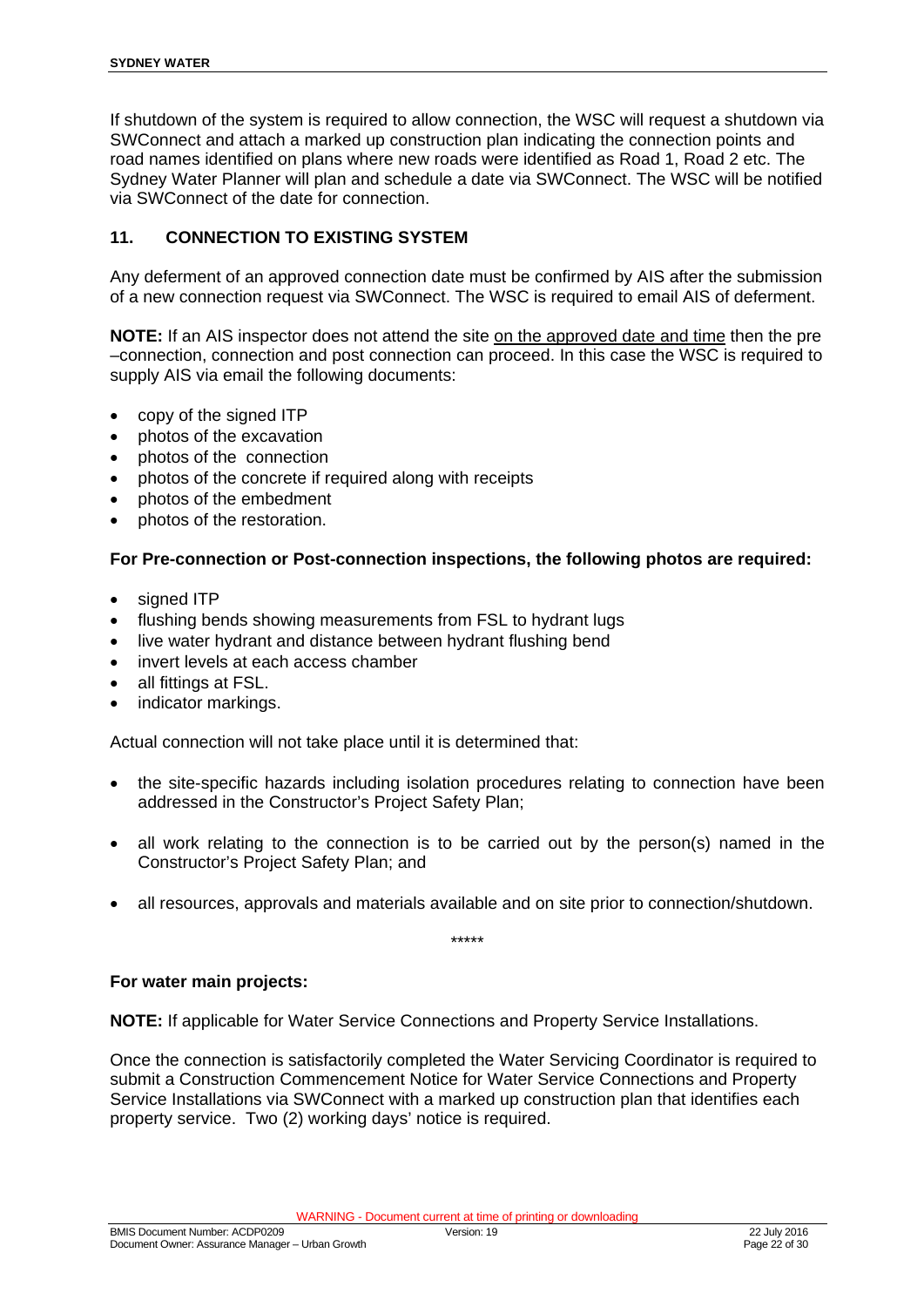Upon completion of the property service installations the Water Servicing Coordinator is required to lock and tag the property services. The details are to be recorded on the WAC plan and the Property Services (Main to Meter) Certification form (PI\_Template\_19).

Once all works have been completed the Water Servicing Coordinator will request a Post Connection inspection via SWConnect to the AIS team. When the post inspection is satisfactory the AIS Inspector will release the connection report in e-developer. The Water Servicing Coordinator shall include these reports in the Project Completion Package.

#### **For sewer main projects:**

On satisfactory completion of the connection, the Water Servicing Coordinator will email the AIS team a Post Connection inspection Request via SWConnect to the AIS team. Once the post inspection is satisfactory the AIS Inspector will release the Connection report in e-Developer. The WSC shall include these reports in the Project Completion Package. When all field test results have been received and certified as satisfactory the WSC will forward the Project Completion Package to Sydney Water.

#### **Project Completion Packages:**

The Project Completion Package shall consist of:

- Appropriate approvals from SWConnect
- Certified notated Inspection and Test Plan (including final total project costs excluding GST) and associated checklists
- Certified Design Development Checklist
- All Certified Provider Capability Checklists associated with these works
- Field test results/reports
- Certified Flow Management Plan, where applicable
- Connection Report and any other Sydney Water audit reports
- All closed off CAR's
- The final Work As Constructed plan in digital format (.dwg) and the marked up field copy/Work As Constructed signed by the Field Representative at the final inspection. **Note:** For water main projects chainages for each property service connection/s (drilling) need to be referenced with the start of the line being chainage 00.
- Total project costs incorporating design, construction, field testing, project management (excluding GST) and Sydney Water contribution including GST costs as a separate item.

**Note:** For water main projects exclude the cost of the installation of the service connection/s (drilling) and the property service/s (main to meter).

If there is a Sydney Water contribution, the original Tax Invoice for the approved amount.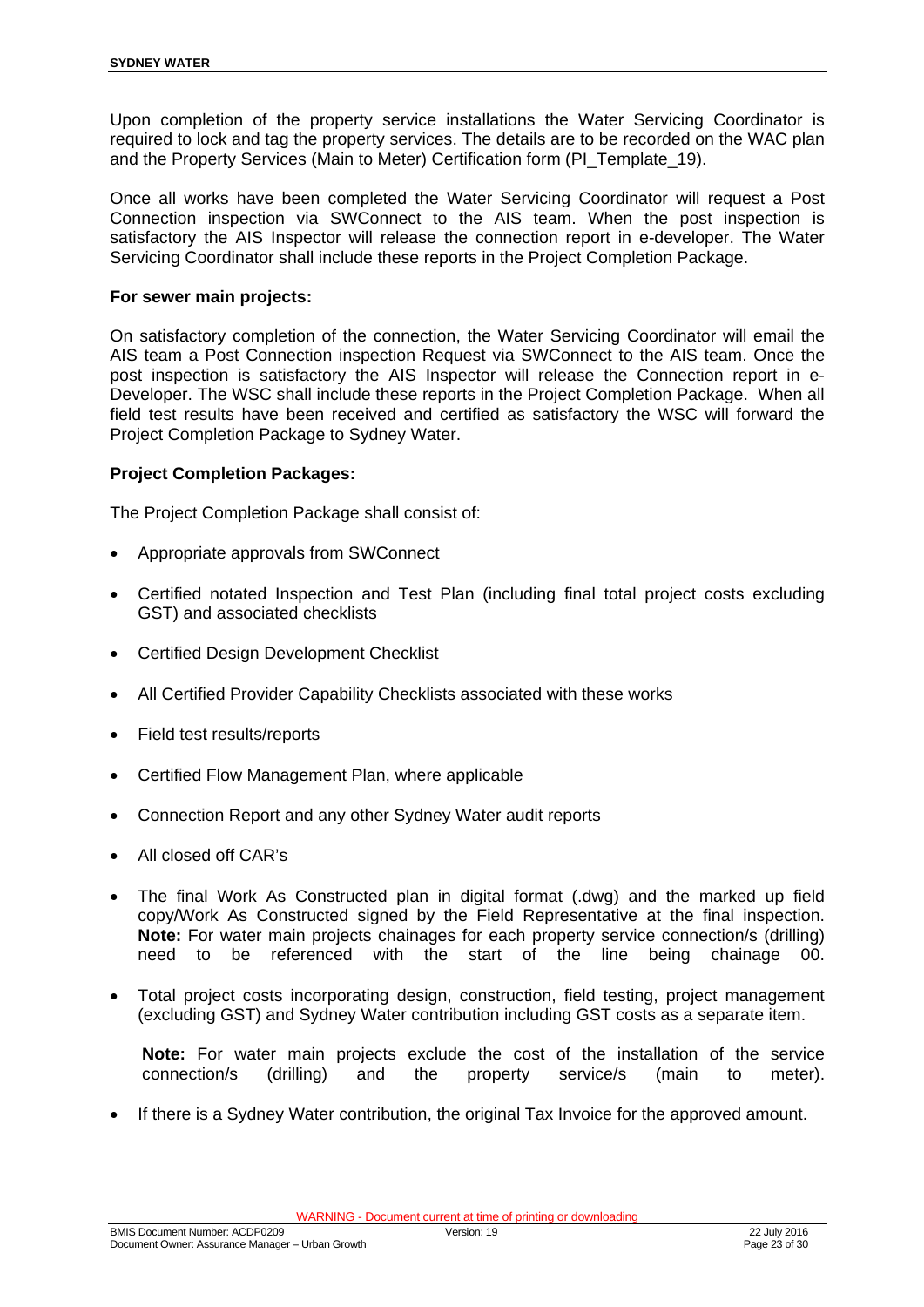- For water main projects where there is no reticulation works and a property service installation is required, the Property Service (Main to Meter) Certification (PI\_Template 19) shall be provided.
- A certificate, clearance or receipt for the restoration works in a form acceptable to Sydney Water stating that all roads, footpaths and/or surfaces in public places have been or will be satisfactorily restored. The certificate or receipt must be one issued by the authority which owns or controls the roads, footpaths and/or public places in which works were carried out. Where more than one authority is concerned, separate certificates or receipts shall be obtained from each.
- In instances where works have been constructed in neighbouring private property, an Entry Restoration Clearance (PI\_Template 09) signed by the affected property owner.
- In instances where easements/land action is required as per Section 2(p), an Easements/Land Clearance Certificate, issued by Group Property certifying that these matters have been satisfactorily concluded.
- For Pressure Sewer works, all additional requirements set down in the *Pressure Sewer Systems – Connections and extensions procedure* have been included.

#### **12. FINALISATION**

Following receipt of a Project Completion Package meeting Sydney Water's requirements, Sydney Water will issue a Transfer of Ownership Advice to the WSC signifying that the works or any part thereof have been taken over by Sydney Water. The Advice will also include details of outstanding fees (inclusive of any GST) and requirements for the development.

On satisfaction of the requirements, Sydney Water will issue a Section 73 Certificate or facilitate the release of bonds.

#### **13. RECORD KEEPING**

The WSC shall retain all documentation (including CCTV tape) not required for submittal to Sydney Water and associated with the project for a period of no less than 7 years.

#### **14. SUPPORTING DOCUMENTS**

Documents relevant to a WSC's responsibilities or activities are:

- PI\_Template 01 Design Development Checklist
- PI\_Template 02 Sewerage Flow Schedule
- PI\_Template 04A Permission to Enter (Owner)
- PI Template 04B Permission to Enter (Tenant)
- PI\_Templates 23 Provider Capability Checklist Constructor
- PI\_Templates 24 Provider Capability Checklist Designer
- PI\_Templates 25 Provider Capability Checklist Driller
- PI\_Templates 26 Provider Capability Checklist Field Tester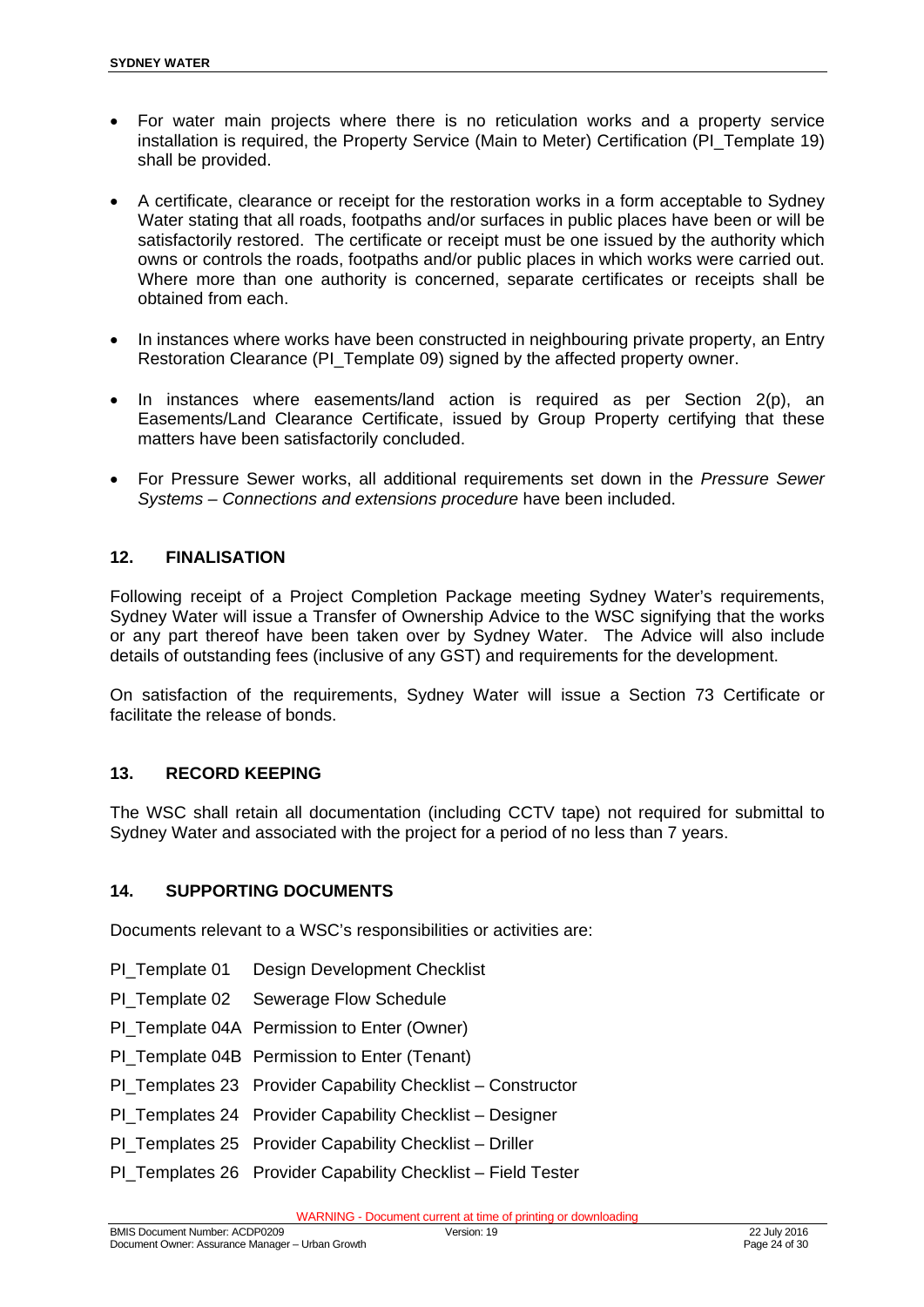#### **Inspection and Test Plans:**

|                | PI_Template 06A Water/Recycled Water Main Laying                                                                                                                              |
|----------------|-------------------------------------------------------------------------------------------------------------------------------------------------------------------------------|
|                | PI_Template 06B Leak tight wastewater reticulation/carrier laying                                                                                                             |
|                | PI_Template 07 Design Package Certification                                                                                                                                   |
|                | <b>Request for Construction Commencement (SWConnect)</b>                                                                                                                      |
| PI Template 09 | <b>Request for Construction Commencement of Water Service Connections</b><br>and Request for Property Service Installations (SWConnect)<br><b>Entry Restoration Clearance</b> |
|                | <b>Request for Water Main Disinfection (SWConnect)</b>                                                                                                                        |
|                | Request for connection (SWConnect)                                                                                                                                            |
|                |                                                                                                                                                                               |

PI\_Template 19 Property Service (Main to Meter) Certification

#### **Field Test Report Forms**:

- PI\_Template 12A Hydraulic Pressure Test for Water Mains
- PI Template 12B Compaction Testing Sewerage and Water Pipelines
- PI\_Template 12C Sewerage Pipeline Air Testing Vacuum or Low Pressure
- PI\_Template 12D Sewerage Maintenance Structures Vacuum Test
- PI\_Template 12E CCTV Inspection of Sewerage Pipeline Summary

#### **Plus:**

Generic Asset Hazards/ Conditions – At Point of Connection Flow Isolation and/ or Flow Management Procedures Instructions and technical requirements for drillers Pressure Sewer Systems – Connections and extensions procedure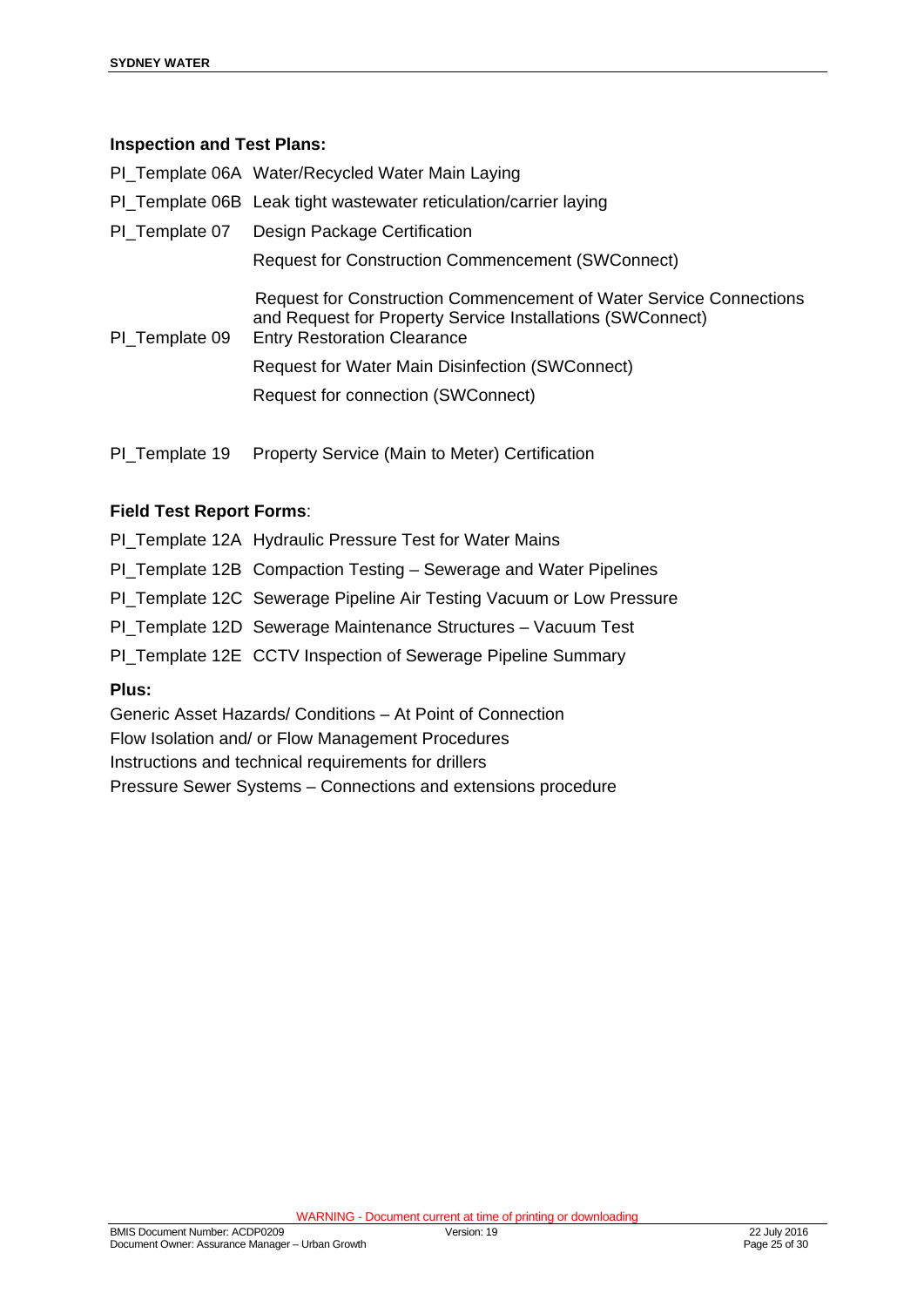## **15. Definitions**

| Authority                                 | Any government department or other public body, including<br>local councils, with jurisdiction over the Developer Works or<br>assets that might be affected by the works.                                                  |  |  |  |
|-------------------------------------------|----------------------------------------------------------------------------------------------------------------------------------------------------------------------------------------------------------------------------|--|--|--|
| <b>Business Day</b>                       | Any day other than a Saturday, Sunday or public holiday in<br>New South Wales, and 27, 28, 29, 30 and 31 December.                                                                                                         |  |  |  |
| Completion                                | The time when the WSC has provided Sydney Water with<br>all documents needed for the Project Completion Package.                                                                                                           |  |  |  |
| Constructor                               | The Listed Provider who will build the Developer Works.                                                                                                                                                                    |  |  |  |
| <b>Corrective Action</b><br>Request (CAR) | A document that identifies a problem, fault or non-<br>conformance and asks the recipient to rectify it.                                                                                                                   |  |  |  |
| <b>Corrupt Conduct</b>                    | Conduct as defined in the Independent Commission<br>Against Corruption Act 1988 (NSW).                                                                                                                                     |  |  |  |
| <b>Customer Contract</b>                  | A contract of the type in section 3(2) of the Sydney Water<br>Act 1994, the terms of which are on Sydney Water's<br>website.                                                                                               |  |  |  |
| Design                                    | For Minor Works, the documented design servicing solution<br>as described in the Instructions to Water Servicing<br>Coordinators - Minor Works.                                                                            |  |  |  |
|                                           | For Major Works, the design prepared by the Designer and<br>included as part of the Design Package.                                                                                                                        |  |  |  |
| Design Package                            | The package described in the Instructions to Water<br>Servicing Coordinators - Major Works.                                                                                                                                |  |  |  |
| Design Plan                               | The plan released by Sydney Water (as a part of the<br>Design Package) showing works to be constructed as a<br>requirement of an NOR.                                                                                      |  |  |  |
| Designer                                  | The Listed Provider who will design, and specify classes of<br>infrastructure for, the Developer Works.                                                                                                                    |  |  |  |
| Developer                                 | A Person who either:                                                                                                                                                                                                       |  |  |  |
|                                           | has been given an approval under Part 6, Division 9 of<br>$\bullet$<br>the Sydney Water Act 1994 and is seeking a Section 73<br>Compliance Certificate, or                                                                 |  |  |  |
|                                           | is seeking approval to adjust, deviate or extend an<br>$\bullet$<br>existing Sydney Water asset, and                                                                                                                       |  |  |  |
|                                           | on whose behalf the WSC has made an e-Developer<br>Application.                                                                                                                                                            |  |  |  |
| Developer Works                           | The works to be performed under the Developer Works<br>Deed, including design, construction, supervision, testing<br>and certification. Works might relate to drinking water,<br>recycled water, wastewater or stormwater. |  |  |  |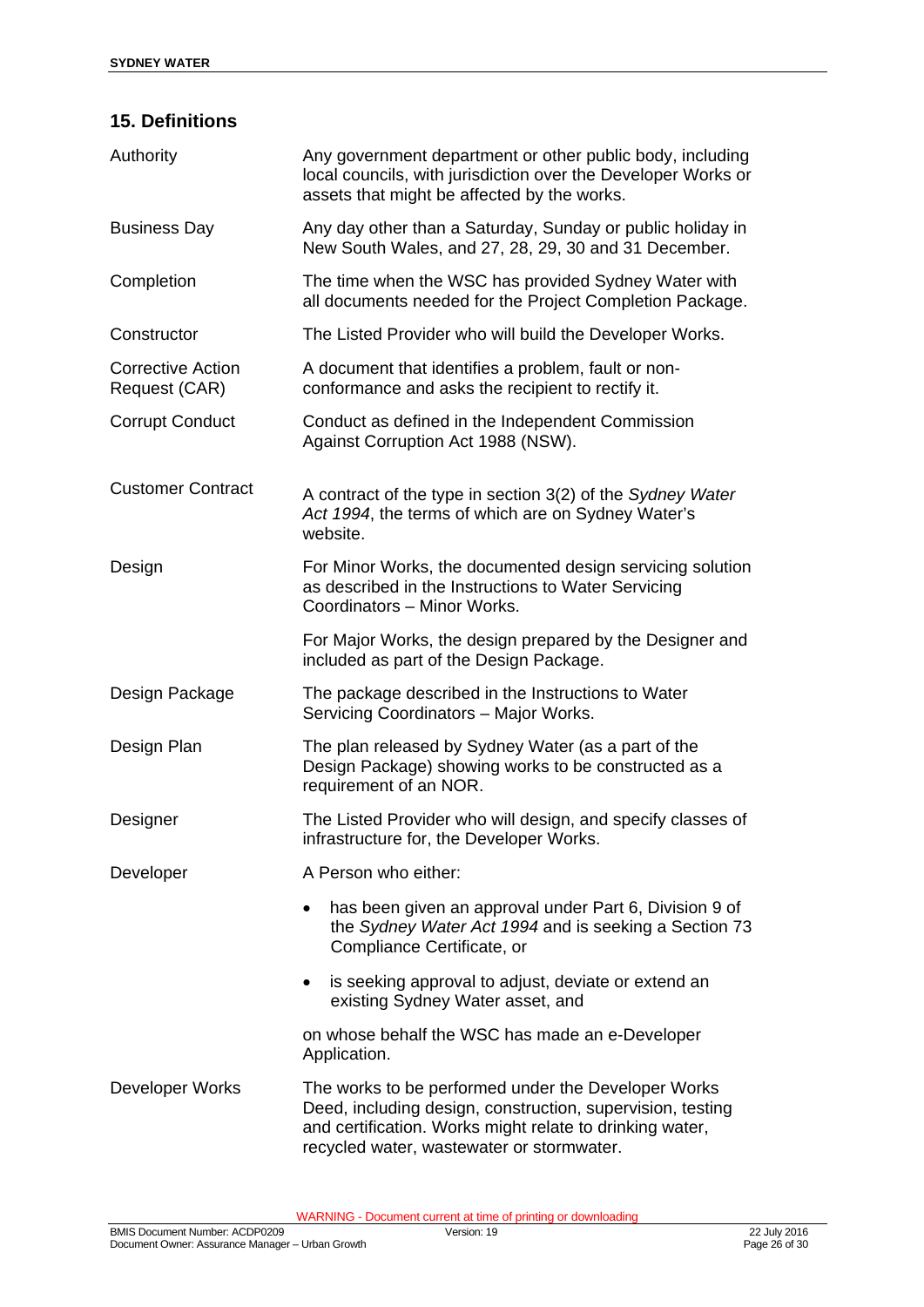| Developer Works<br>Deed                         | The deed for performing the Developer Works, including<br>these Standard Terms, any other documents it refers to<br>and any attachments available on Sydney Water's website.                                                                                                                    |  |  |  |
|-------------------------------------------------|-------------------------------------------------------------------------------------------------------------------------------------------------------------------------------------------------------------------------------------------------------------------------------------------------|--|--|--|
| Developer Works site                            | The area of land over which part or all of the Developer<br>Works are to be constructed.                                                                                                                                                                                                        |  |  |  |
| Developer Works Term                            | The period of 12 months, starting from the date of either:                                                                                                                                                                                                                                      |  |  |  |
|                                                 | the Job Specific Schedule Letter (for Major Works), or<br>$\bullet$                                                                                                                                                                                                                             |  |  |  |
|                                                 | the NOR (for Minor Works), as modified by a Section 73<br>$\bullet$<br><b>Compliance Certificate or Works Warranty Bonding</b><br>Letter.                                                                                                                                                       |  |  |  |
| Documents (including<br>laws)                   | The original and any document that amends, consolidates,<br>supplements, replaces, assigns or novates the original.                                                                                                                                                                             |  |  |  |
| e-Developer                                     | Sydney Water's web-based software that WSCs can use to<br>manage and distribute applications and related documents<br>about Developer activity.                                                                                                                                                 |  |  |  |
| e-Developer<br>Application                      | The initial application the WSC submits to Sydney Water in<br>e-Developer on behalf of a Developer seeking either a<br>Section 73 Compliance Certificate or approval to adjust,<br>deviate or extend an existing asset.                                                                         |  |  |  |
| Environmental<br>Management Plan                | A set of documents identifying environmental issues on a<br>site and how those issues will be dealt with during<br>construction.                                                                                                                                                                |  |  |  |
| <b>Field Tester</b>                             | The Listed Provider who will carry out specified classes of<br>field testing for the Developer Works.                                                                                                                                                                                           |  |  |  |
| <b>Intellectual Property</b><br>$(\mathsf{IP})$ | All copyright (including moral rights), patents, trademarks,<br>designs, confidential information, circuit layouts, data and<br>any other rights from intellectual activity in the industrial,<br>scientific, literary and artistic fields recognised in domestic<br>law anywhere in the world. |  |  |  |
| <b>Job Specific Schedule</b><br>Letter          | A letter issued by Sydney Water releasing the Design<br>Package and detailing any conditions for construction.                                                                                                                                                                                  |  |  |  |
| <b>Key Personnel</b>                            | Those staff of a Listed Provider with expertise relevant to<br>the category for which the provider is listed on Sydney<br>Water's website.                                                                                                                                                      |  |  |  |
| <b>Listed Provider</b>                          | A party, listed on Sydney Water's web site, to carry out<br>particular parts of the developer works eg WSC under it's<br>contract with Sydney Water or a Designer, Constructor,<br>Minor Constructor, Field Tester and Water Service<br><b>Connection Driller.</b>                              |  |  |  |
| <b>Listed Provider</b><br>Instructions          | Instructions on Sydney Water's web site detailing the roles<br>and responsibilities of Listed Providers                                                                                                                                                                                         |  |  |  |
| <b>Listed Provider Party</b>                    | A listed Provider that has executed the Developer Works<br>Deed, Novation deed or Deed Poll.                                                                                                                                                                                                    |  |  |  |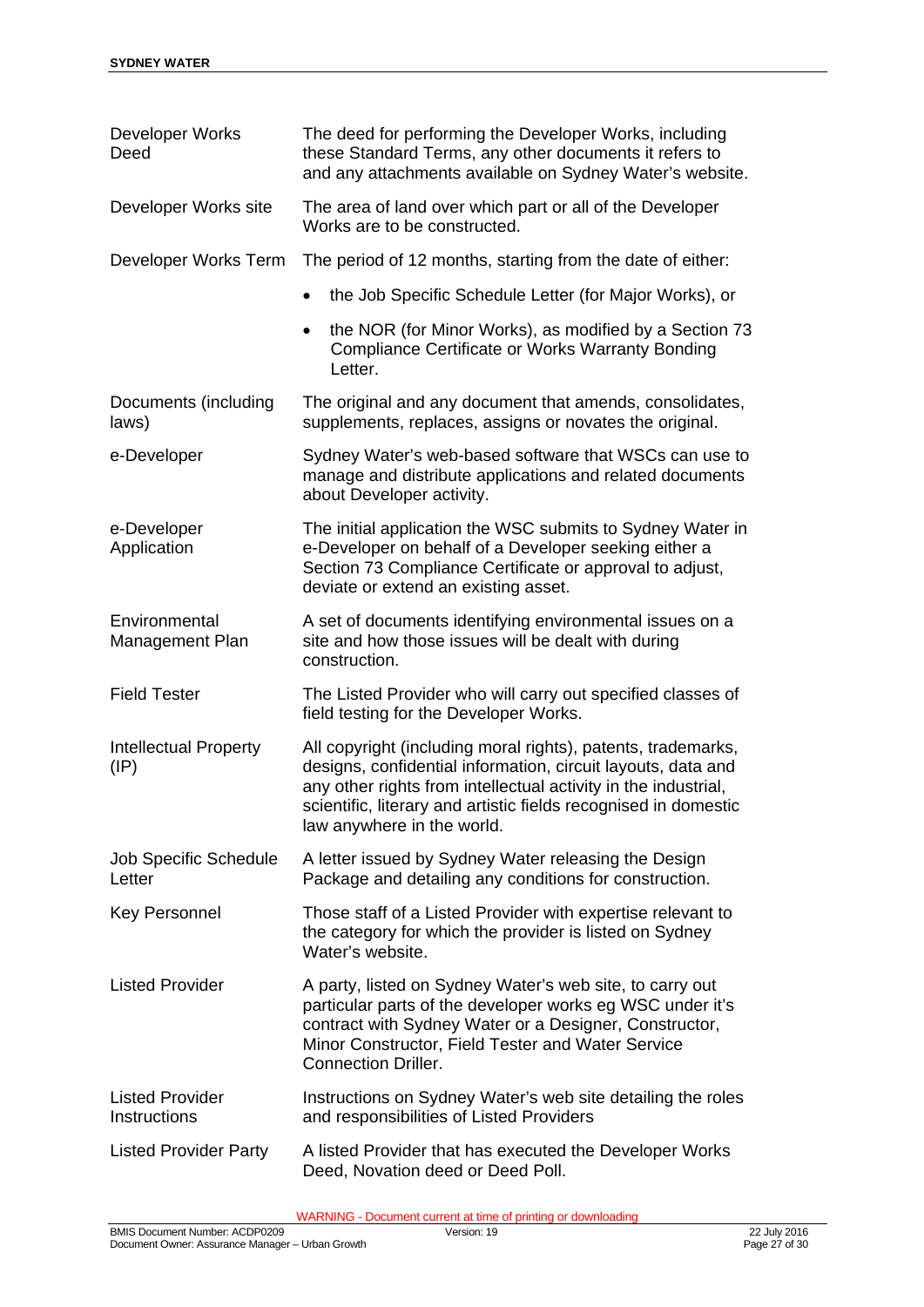| <b>Major Works</b>                         | Works in the construction categories W1, W2 W3, S1, S2,<br>LP and RW, on Sydney Water's website.                                                                                                                 |  |  |  |  |
|--------------------------------------------|------------------------------------------------------------------------------------------------------------------------------------------------------------------------------------------------------------------|--|--|--|--|
| <b>Mandatory Criteria for</b><br>Providers | Information posted on Sydney Water's web site and used<br>by a Provider company to determine the required<br>capabilities for the specified developer works.                                                     |  |  |  |  |
| <b>Minor Works</b>                         | Works in the construction category MS, on Sydney Water's<br>website.                                                                                                                                             |  |  |  |  |
| Notice of                                  | Either:                                                                                                                                                                                                          |  |  |  |  |
| Requirements (NOR)                         | the notice in Part 6, Division 9 of the Sydney Water<br>Act 1994, or                                                                                                                                             |  |  |  |  |
|                                            | a letter under section 44 of the Sydney Water Act 1994<br>that states requirements, which must be met before<br>Sydney Water will allow its assets to be adjusted,<br>deviated or extended,                      |  |  |  |  |
|                                            | that Sydney Water issues to the Developer.                                                                                                                                                                       |  |  |  |  |
| <b>Other Land</b>                          | Land owned or occupied by a Person other than the<br>Developer or Sydney Water, which the Developer and the<br>Accredited Providers need entry and access to.                                                    |  |  |  |  |
| <b>Private Service Line</b>                | A pipe carrying wastewater from a property to the<br>reticulation main, owned and maintained by the property<br>owner.                                                                                           |  |  |  |  |
| <b>Principal Contractor</b>                | The Person defined in Chapter 6 of the Work Health and<br>Safety Regulation 2011 (NSW) or an equivalent under<br>federal OHS law.                                                                                |  |  |  |  |
| <b>Property Service (main</b><br>to meter) | A pipe supplying water from the reticulation main to the<br>consumer (meter), owned by the property owner and<br>maintained by either Sydney Water or the owner.                                                 |  |  |  |  |
| <b>Project Safety Plan</b>                 | A document prepared by the Listed Provider outlining how<br>it will manage OHS, including hazards, responsibilities,<br>induction, training, incident management, Corrective Action<br>Requests and inspections. |  |  |  |  |
| Section 73 Compliance<br>Certificate       | A certificate issued under section 73 of the Sydney Water<br>Act 1994.                                                                                                                                           |  |  |  |  |
| <b>Standards</b>                           | The Building Code of Australia, Australian Standards and<br>Codes by the Water Services Association of Australia.                                                                                                |  |  |  |  |
|                                            | Any other documents published or adopted by Sydney<br>Water setting out its requirements for the design,<br>construction, manufacture and supply of works or products.                                           |  |  |  |  |
| <b>Suspension Notice</b>                   | A notice issued by Sydney Water to a Provider company<br>advising the suspension of that company's eligibility to<br>perform Developer Works.                                                                    |  |  |  |  |
| <b>SWConnect</b>                           | Sydney Water's web based customer portal used by WSCs<br>to book inspections and other services.                                                                                                                 |  |  |  |  |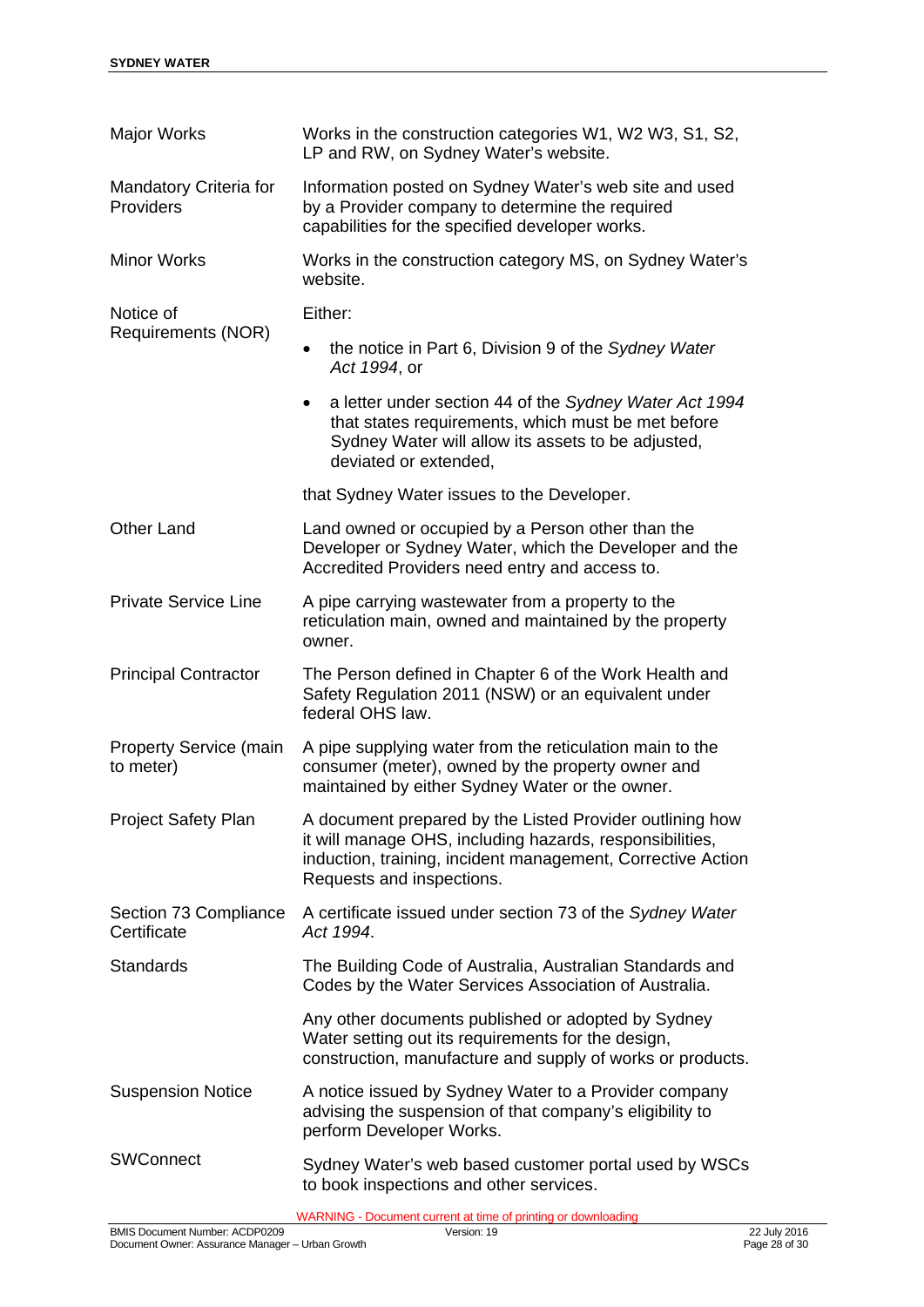| <b>Sydney Water</b>                               | Sydney Water Corporation, ABN: 49 776 225 038.                                                                                                                                                                   |
|---------------------------------------------------|------------------------------------------------------------------------------------------------------------------------------------------------------------------------------------------------------------------|
| <b>Sydney Water Asset</b>                         | Works as defined in section 3 of the Sydney Water<br>Act 1994.                                                                                                                                                   |
| Technical Data                                    | All technical know-how and information in material form,<br>including manuals, designs, standards, specifications,<br>reports, models, plans, drawings, calculations, software,<br>source code and test results. |
| <b>Transfer of Ownership</b><br><b>Notice</b>     | The e-Developer document that shows the Developer<br>Works are vested in Sydney Water.                                                                                                                           |
| Variation                                         | A change to the nature or design of the Developer Works<br>after Sydney Water has released the Design Package.                                                                                                   |
| <b>Water Service</b><br><b>Connection Driller</b> | The Listed Provider who will carry out specified classes of<br>drilling for the Developer Works.                                                                                                                 |
| <b>Water Servicing</b><br>Coordinator (WSC)       | The Listed Provider who will manage the design and<br>construction of any water, wastewater or stormwater works<br>and asset protection.                                                                         |

## **16. Change History**

| number         | <b>Version Date revised</b> | Approved<br>by       | Author/s       | Brief description of change                                                                                  |
|----------------|-----------------------------|----------------------|----------------|--------------------------------------------------------------------------------------------------------------|
| $\overline{8}$ | 15/8/2012                   | N Schaeper J Perry   |                | Instructions on Unauthorised<br>Connections<br>Note on anchor/thrust block use                               |
| $\overline{9}$ | 20/11/2012                  | N Schaeper B Hansard |                | Entry onto third party property<br>additions section 6.                                                      |
| 10             | 20/2/2013                   | N Schaeper           | <b>J</b> Perry | Deferments/restarts<br>Connection at commencement of<br>construction for sewer projects<br>New website links |
| 111            | 1 May 2013                  | N Schaeper K Bain    |                | Re-sequencing chlorination and<br>property service (main to meter)<br>requirements. Added definitions.       |
| 12             | 21 August 2013              | N Schaeper L Salli   |                | Added mandatory reporting of<br>unauthorised works in Section 3.                                             |
| 13             | 27 September<br>2013        | N Schaeper           | <b>J</b> Perry | <b>Unauthorised Connections</b>                                                                              |
| 14             | 18 December<br>2013         | N Schaeper J Perry   |                | Completion of work (water)<br>Acronym DWI changed to AIS                                                     |
| 15             | 30 July 2014                | N Schaeper J Perry   |                | Unauthorised Connections                                                                                     |